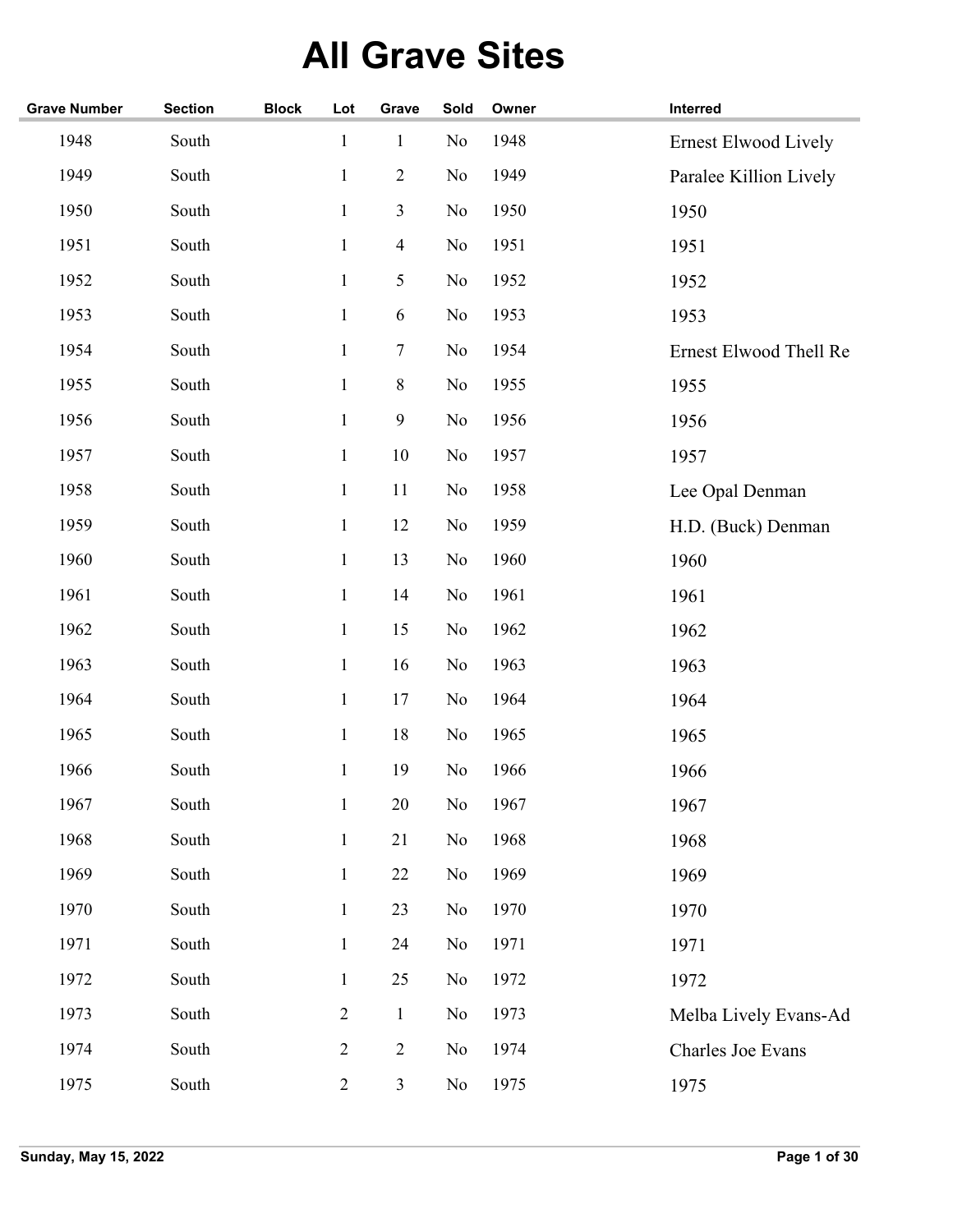| <b>Section</b> | <b>Block</b> | Lot            | Grave            | Sold           | Owner | Interred               |
|----------------|--------------|----------------|------------------|----------------|-------|------------------------|
| South          |              | $\overline{2}$ | $\overline{4}$   | No             | 1976  | Ruby Killion           |
| South          |              | $\overline{2}$ | $\mathfrak{S}$   | No             | 1977  | Nina V. Killion        |
| South          |              | $\sqrt{2}$     | $\sqrt{6}$       | No             | 1978  | Frank N. Killion       |
| South          |              | $\sqrt{2}$     | $\boldsymbol{7}$ | No             | 1979  | Leonard O'Dell Killion |
| South          |              | $\sqrt{2}$     | $\,8\,$          | No             | 1980  | Riley Maye Killion     |
| South          |              | $\overline{2}$ | $\mathbf{9}$     | No             | 1981  | 1981                   |
| South          |              | $\overline{2}$ | 10               | No             | 1982  | 1982                   |
| South          |              | $\overline{2}$ | 11               | No             | 1983  | Omil Waller            |
| South          |              | $\overline{2}$ | 12               | No             | 1984  | Clarence M. Waller     |
| South          |              | $\sqrt{2}$     | 13               | No             | 1985  | 1985                   |
| South          |              | $\sqrt{2}$     | 14               | No             | 1986  | 1986                   |
| South          |              | $\sqrt{2}$     | 15               | No             | 1987  | 1987                   |
| South          |              | $\sqrt{2}$     | 16               | No             | 1988  | Veleda L. Reserved Har |
| South          |              | $\sqrt{2}$     | 17               | No             | 1989  | Bunt D. Harris         |
| South          |              | $\overline{2}$ | 18               | No             | 1990  | Annie M. Wyatt         |
| South          |              | $\overline{2}$ | 19               | No             | 1991  | Walker K. Wyatt        |
| South          |              | $\overline{2}$ | 20               | No             | 1992  | Emma Reserved Herod    |
| South          |              | $\sqrt{2}$     | 21               | No             | 1993  | Samual Herod           |
| South          |              | $\overline{2}$ | 22               | No             | 1994  | 1994                   |
| South          |              | $\overline{2}$ | 23               | $\rm No$       | 1995  | 1995                   |
| South          |              | $\overline{2}$ | 24               | No             | 1996  | 1996                   |
| South          |              | $\sqrt{2}$     | 25               | No             | 1997  | 1997                   |
| South          |              | $\mathfrak{Z}$ | $\mathbf{1}$     | No             | 1998  | 1998                   |
| South          |              | $\mathfrak{Z}$ | $\overline{2}$   | No             | 1999  | Lela E. Arnold         |
| South          |              | $\mathfrak{Z}$ | $\overline{3}$   | No             | 2000  | Frank Arnold           |
| South          |              | $\overline{3}$ | $\overline{4}$   | No             | 2001  | 2001                   |
| South          |              | $\mathfrak{Z}$ | $\mathfrak{S}$   | No             | 2002  | Emma B. Denman         |
| South          |              | $\mathfrak{Z}$ | 6                | No             | 2003  | Edward H. Denman       |
| South          |              | $\mathfrak{Z}$ | $\tau$           | N <sub>0</sub> | 2004  | 2004                   |
| South          |              | $\mathfrak{Z}$ | $\,8\,$          | N <sub>0</sub> | 2005  | 2005                   |
| South          |              | $\mathfrak{Z}$ | $\mathbf{9}$     | No             | 2006  | <b>UNKNOWN</b>         |
|                |              |                |                  |                |       |                        |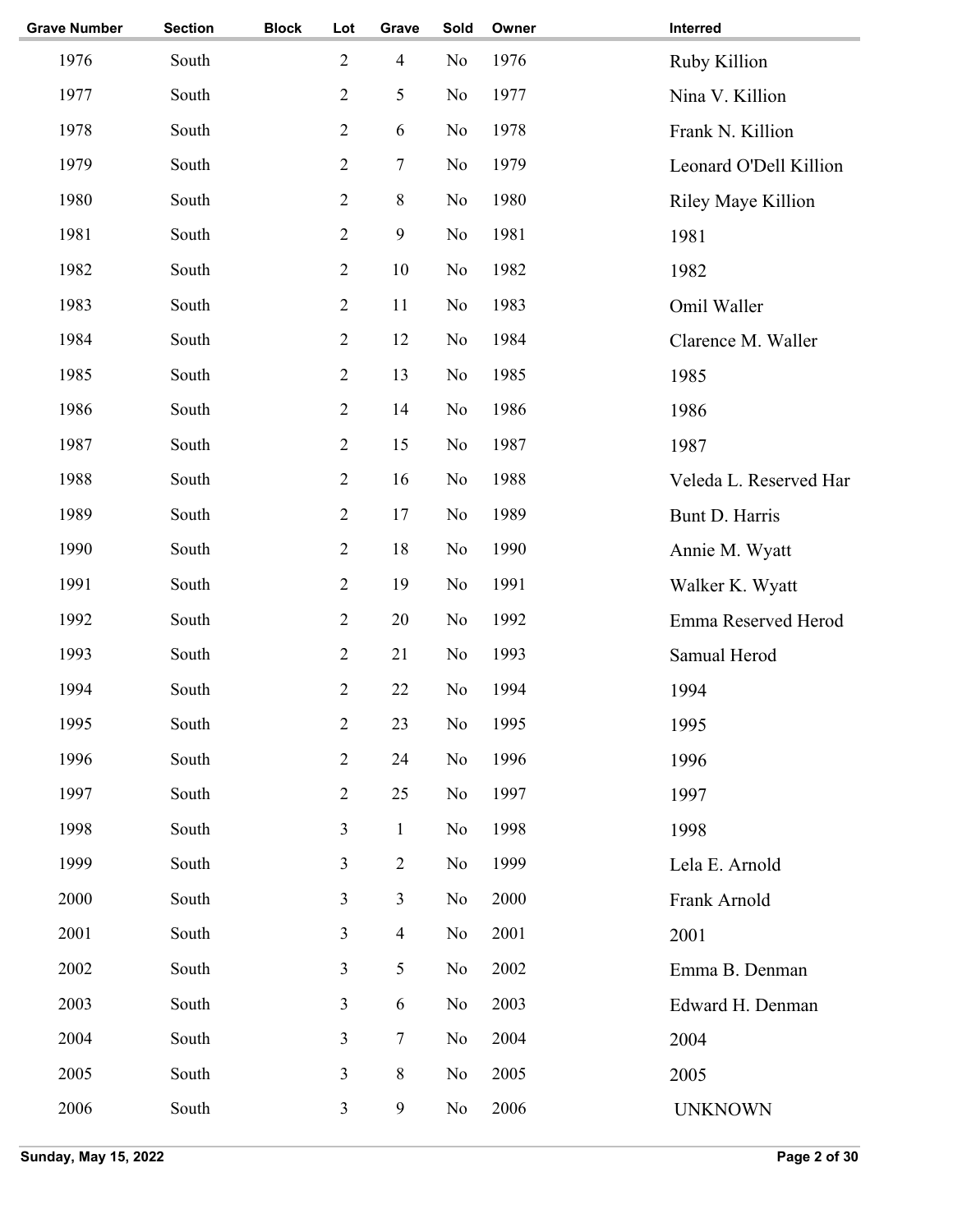| <b>Grave Number</b> | <b>Section</b> | <b>Block</b> | Lot                      | Grave          | Sold           | Owner | Interred                     |
|---------------------|----------------|--------------|--------------------------|----------------|----------------|-------|------------------------------|
| 2007                | South          |              | 3                        | 10             | No             | 2007  | 2007                         |
| 2008                | South          |              | 3                        | 11             | No             | 2008  | 2008                         |
| 2009                | South          |              | $\mathfrak{Z}$           | 12             | N <sub>o</sub> | 2009  | 2009                         |
| 2010                | South          |              | $\mathfrak{Z}$           | 13             | N <sub>o</sub> | 2010  | Lorena Gibson                |
| 2011                | South          |              | 3                        | 14             | N <sub>o</sub> | 2011  | Zachary Gibson               |
| 2012                | South          |              | $\mathfrak{Z}$           | 15             | N <sub>o</sub> | 2012  | Kathy Jean Bachman           |
| 2013                | South          |              | 3                        | 16             | No             | 2013  | 2013                         |
| 2014                | South          |              | 3                        | 17             | N <sub>o</sub> | 2014  | Marjorie Gibson              |
| 2015                | South          |              | 3                        | 18             | No             | 2015  | Vivian Sue Gibson            |
| 2016                | South          |              | 3                        | 19             | N <sub>o</sub> | 2016  | Roland Gibson                |
| 2017                | South          |              | 3                        | 20             | N <sub>o</sub> | 2017  | <b>UNKNOWN</b>               |
| 2018                | South          |              | 3                        | 21             | N <sub>o</sub> | 2018  | Zach Reserved Gibson         |
| 2019                | South          |              | 3                        | 22             | No             | 2019  | 2019                         |
| 2020                | South          |              | 3                        | 23             | N <sub>o</sub> | 2020  | 2020                         |
| 2021                | South          |              | 3                        | 24             | No             | 2021  | <b>Reserved Rodesney</b>     |
| 2022                | South          |              | 3                        | 25             | N <sub>o</sub> | 2022  | Viola Pauline Bynum          |
| 2023                | South          |              | 3                        | 26             | No             | 2023  | <b>Renee Reserved Caskey</b> |
| 2024                | South          |              | 3                        | 27             | No             | 2024  | LeAnn E McKinney             |
| 2025                | South          |              | 4                        | $\mathbf{1}$   | N <sub>o</sub> | 2025  | Iva E. Bragger               |
| 2026                | South          |              | 4                        | $\overline{2}$ | $\rm No$       | 2026  | <b>Woodard Bragger</b>       |
| 2027                | South          |              | $\overline{4}$           | 3              | No             | 2027  | Viola Starkey                |
| 2028                | South          |              | $\overline{4}$           | $\overline{4}$ | No             | 2028  | M.C. (Lum) Starkey           |
| 2029                | South          |              | $\overline{4}$           | 5              | N <sub>0</sub> | 2029  | Daisey N. Starkey            |
| 2030                | South          |              | 4                        | 6              | N <sub>o</sub> | 2030  | Floyd S. Starkey             |
| 2031                | South          |              | $\overline{4}$           | 7              | N <sub>o</sub> | 2031  | Vivian Suis Starkey          |
| 2032                | South          |              | 4                        | $\,8\,$        | N <sub>0</sub> | 2032  | J.T. Starkey                 |
| 2033                | South          |              | $\overline{4}$           | $\overline{9}$ | N <sub>o</sub> | 2033  | 2033                         |
| 2034                | South          |              | $\overline{4}$           | 10             | No             | 2034  | 2034                         |
| 2035                | South          |              | $\overline{4}$           | 11             | No             | 2035  | Norman Gibson                |
| 2036                | South          |              | 4                        | 12             | No             | 2036  | Marie Reserved Gibson        |
| 2037                | South          |              | $\overline{\mathcal{A}}$ | 13             | N <sub>0</sub> | 2037  | Zachary D. Gibson            |
|                     |                |              |                          |                |                |       |                              |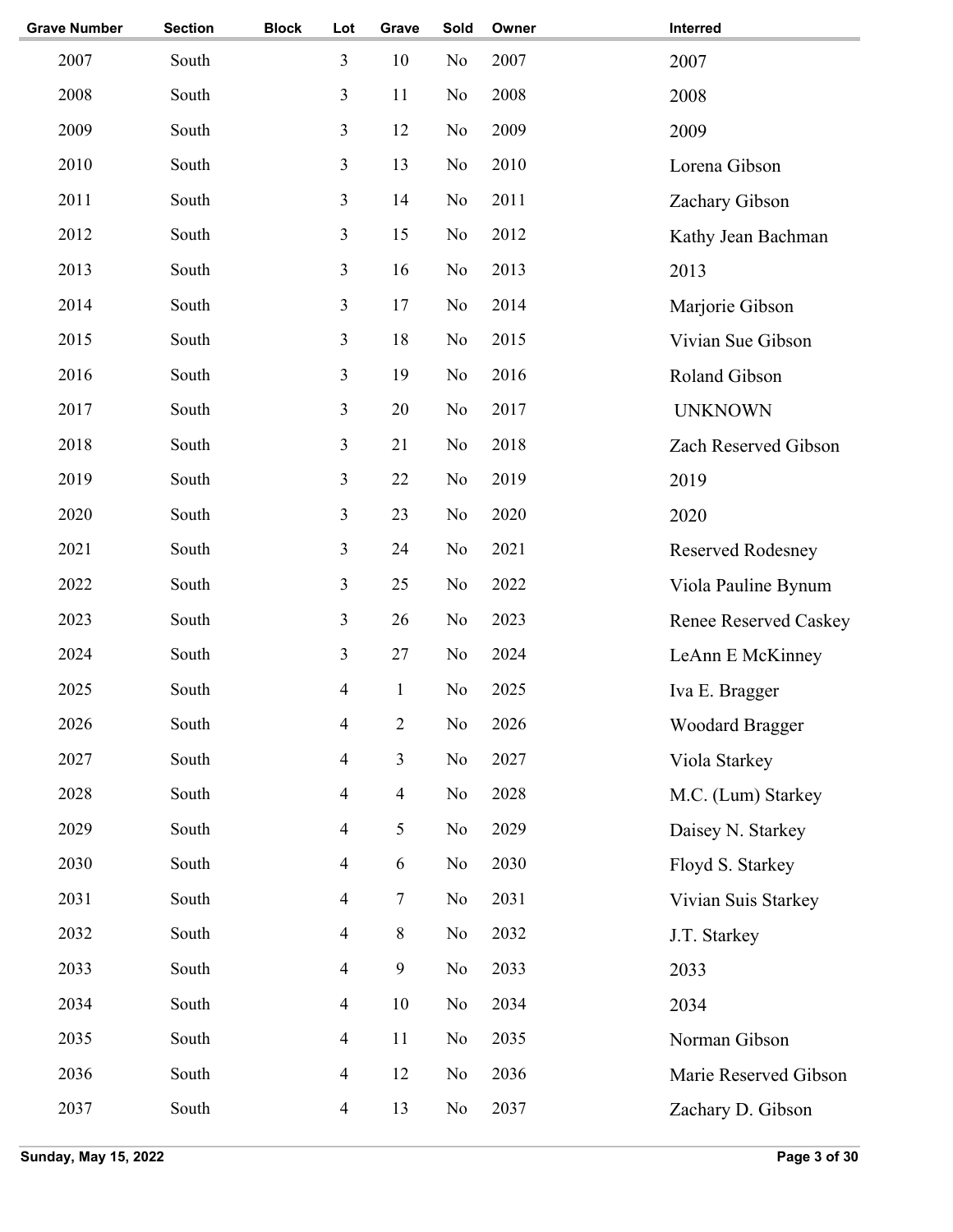| <b>Grave Number</b> | <b>Section</b> | <b>Block</b> | Lot            | Grave          | Sold | Owner | Interred                      |
|---------------------|----------------|--------------|----------------|----------------|------|-------|-------------------------------|
| 2038                | South          |              | $\overline{4}$ | 14             | No   | 2038  | <b>Beth Reserved Gibson</b>   |
| 2039                | South          |              | $\overline{4}$ | 15             | No   | 2039  | Norman Gibson                 |
| 2040                | South          |              | $\overline{4}$ | 16             | No   | 2040  | 2040                          |
| 2041                | South          |              | $\overline{4}$ | 17             | No   | 2041  | 2041                          |
| 2042                | South          |              | $\overline{4}$ | 18             | No   | 2042  | 2042                          |
| 2043                | South          |              | $\overline{4}$ | 19             | No   | 2043  | 2043                          |
| 2044                | South          |              | $\overline{4}$ | 20             | No   | 2044  | 2044                          |
| 2045                | South          |              | $\overline{4}$ | 21             | No   | 2045  | 2045                          |
| 2046                | South          |              | $\overline{4}$ | 22             | No   | 2046  | 2046                          |
| 2047                | South          |              | $\overline{4}$ | 23             | No   | 2047  | Noble Erwin Smith             |
| 2048                | South          |              | $\overline{4}$ | 24             | No   | 2048  | 2048                          |
| 2049                | South          |              | $\overline{4}$ | 25             | No   | 2049  | 2049                          |
| 2050                | South          |              | $\overline{4}$ | 26             | No   | 2050  | 2050                          |
| 2051                | South          |              | $\overline{4}$ | 27             | No   | 2051  | 2051                          |
| 2052                | South          |              | 5              | $\mathbf{1}$   | No   | 2052  | Doris Winnie McGowa           |
| 2053                | South          |              | 5              | $\overline{2}$ | No   | 2053  | Nancy Sharon McGowa           |
| 2054                | South          |              | 5              | 3              | No   | 2054  | R.E. (Mac) McGowan            |
| 2055                | South          |              | 5              | $\overline{4}$ | No   | 2055  | Ruby D. Hortman               |
| 2056                | South          |              | 5              | 5              | No   | 2056  | Hopson H. Hortman             |
| 2057                | South          |              | 5              | 6              | No   | 2057  | 2057                          |
| 2058                | South          |              | 5              | 7              | No   | 2058  | 2058                          |
| 2059                | South          |              | 5              | $8\,$          | No   | 2059  | <b>Christell Murdock Rese</b> |
| 2060                | South          |              | 5              | 9              | No   | 2060  | Glen Max Parker               |
| 2061                | South          |              | 5              | 10             | No   | 2061  | Mamie Murdock                 |
| 2062                | South          |              | 5              | 11             | No   | 2062  | Edgar Rev. Murdock            |
| 2063                | South          |              | 5              | 12             | No   | 2063  | <b>Eddie Max Parker</b>       |
| 2064                | South          |              | 5              | 13             | No   | 2064  | Vicra Caskey                  |
| 2065                | South          |              | 5              | 14             | No   | 2065  | <b>Walter Lewis Caskey</b>    |
| 2066                | South          |              | 5              | 15             | No   | 2066  | 2066                          |
| 2067                | South          |              | 5              | 16             | No   | 2067  | C.M. Reserved Caskey          |
| 2068                | South          |              | 5              | 17             | No   | 2068  | Jettie Marian Franklin        |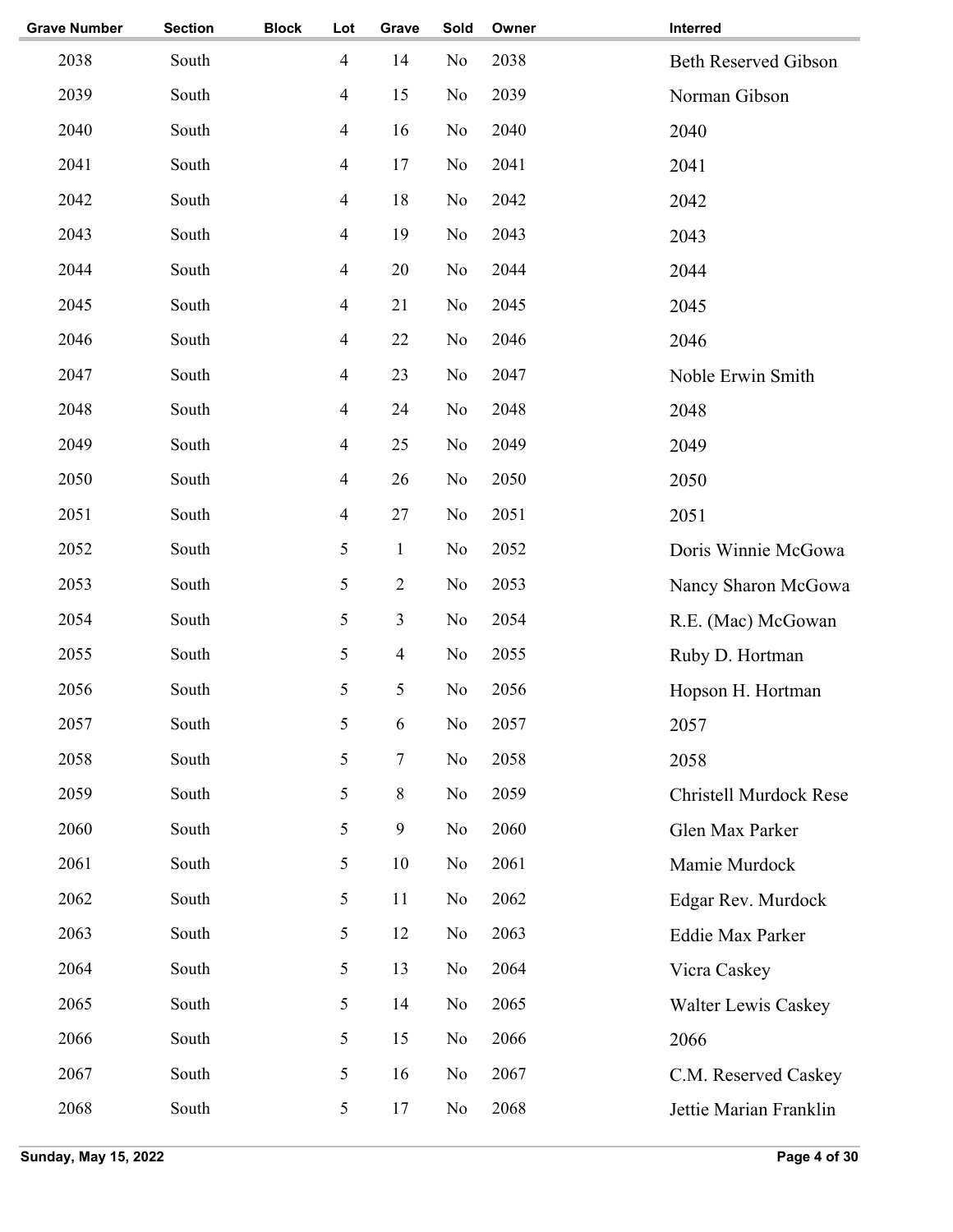| <b>Grave Number</b> | <b>Section</b> | <b>Block</b> | Lot | Grave            | Sold     | Owner | Interred                      |
|---------------------|----------------|--------------|-----|------------------|----------|-------|-------------------------------|
| 2069                | South          |              | 5   | 18               | No       | 2069  | Lawson Carl Franklin          |
| 2070                | South          |              | 5   | 19               | No       | 2070  | Kenneth Dale Franklin         |
| 2071                | South          |              | 5   | 20               | No       | 2071  | Vannetta Carnes Reerve        |
| 2072                | South          |              | 5   | 21               | No       | 2072  | Lulu Franklin Nation          |
| 2073                | South          |              | 5   | 22               | No       | 2073  | <b>Joel Chambers Nation</b>   |
| 2074                | South          |              | 5   | 23               | No       | 2074  | 2074                          |
| 2075                | South          |              | 5   | 24               | No       | 2075  | 2075                          |
| 2076                | South          |              | 5   | 25               | No       | 2076  | 2076                          |
| 2077                | South          |              | 5   | 26               | No       | 2077  | 2077                          |
| 2078                | South          |              | 5   | 27               | No       | 2078  | 2078                          |
| 2079                | South          |              | 6   | $\mathbf{1}$     | No       | 2079  | R. Vernon Orr                 |
| 2080                | South          |              | 6   | $\overline{2}$   | No       | 2080  | Veda Murdock Orr              |
| 2081                | South          |              | 6   | 3                | No       | 2081  | 2081                          |
| 2082                | South          |              | 6   | $\overline{4}$   | No       | 2082  | Lela Worley                   |
| 2083                | South          |              | 6   | 5                | No       | 2083  | Alice Murdock                 |
| 2084                | South          |              | 6   | 6                | No       | 2084  | <b>Bedar Murdock</b>          |
| 2085                | South          |              | 6   | 7                | No       | 2085  | <b>Fletcher Smith Weising</b> |
| 2086                | South          |              | 6   | 8                | No       | 2086  | Emma Jewell Weisinge          |
| 2087                | South          |              | 6   | $\boldsymbol{9}$ | No       | 2087  | Johnnie L. Johnson            |
| 2088                | South          |              | 6   | 10               | $\rm No$ | 2088  | Johnny J. Johnson             |
| 2089                | South          |              | 6   | 11               | No       | 2089  | Theresia Jacqueline We        |
| 2090                | South          |              | 6   | 12               | No       | 2090  | <b>UNKNOWN</b>                |
| 2091                | South          |              | 6   | 13               | No       | 2091  | Sara E. Hastand               |
| 2092                | South          |              | 6   | 14               | No       | 2092  | William Terrel Hastand        |
| 2093                | South          |              | 6   | 15               | No       | 2093  | Vivian Hasrand Caskey         |
| 2094                | South          |              | 6   | 16               | No       | 2094  | Wayne Caskey                  |
| 2095                | South          |              | 6   | 17               | No       | 2095  | 2095                          |
| 2096                | South          |              | 6   | 18               | No       | 2096  | George P Faulk                |
| 2097                | South          |              | 6   | 19               | No       | 2097  | 2097                          |
| 2098                | South          |              | 6   | 20               | No       | 2098  | Nancy H. Barber Howa          |
| 2099                | South          |              | 6   | 21               | No       | 2099  | Linnie V. Keen Howard         |
|                     |                |              |     |                  |          |       |                               |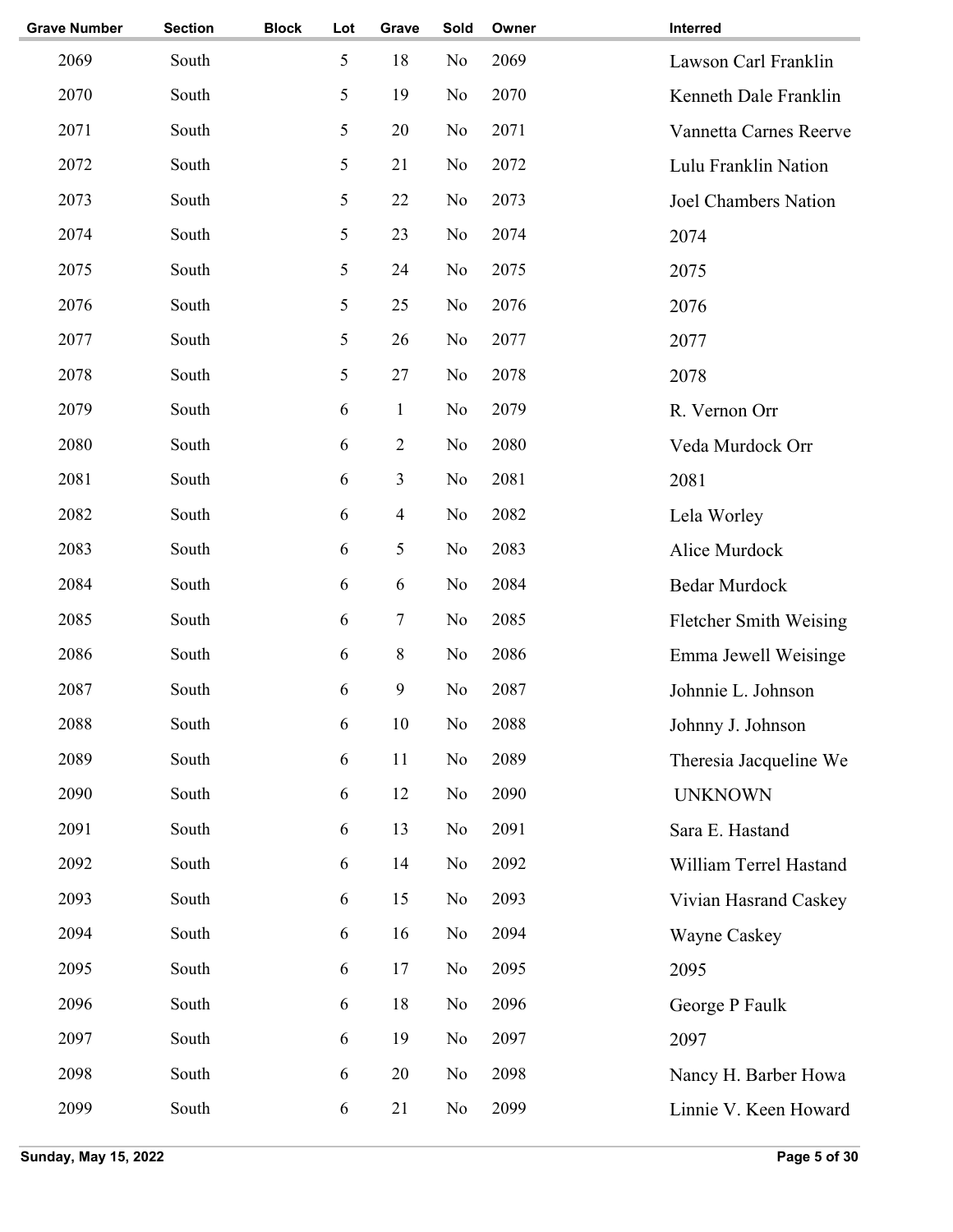| <b>Grave Number</b> | <b>Section</b> | <b>Block</b> | Lot            | Grave          | Sold           | Owner | Interred                |
|---------------------|----------------|--------------|----------------|----------------|----------------|-------|-------------------------|
| 2100                | South          |              | 6              | 22             | N <sub>o</sub> | 2100  | Willie H. Bill Howard   |
| 2101                | South          |              | 6              | 23             | No             | 2101  | 2101                    |
| 2102                | South          |              | 6              | 24             | N <sub>o</sub> | 2102  | 2102                    |
| 2103                | South          |              | 6              | 25             | N <sub>o</sub> | 2103  | James Ray Howard        |
| 2104                | South          |              | 6              | 26             | N <sub>o</sub> | 2104  | 2104                    |
| 2105                | South          |              | 6              | 27             | N <sub>o</sub> | 2105  | 2105                    |
| 2106                | South          |              | $\tau$         | $\mathbf{1}$   | N <sub>o</sub> | 2106  | Pearl H. Keene          |
| 2107                | South          |              | $\tau$         | $\overline{2}$ | N <sub>o</sub> | 2107  | Ben L. Keene            |
| 2108                | South          |              | $\tau$         | 3              | N <sub>o</sub> | 2108  | Paul Weisinger          |
| 2109                | South          |              | $\tau$         | $\overline{4}$ | N <sub>o</sub> | 2109  | Frank C. Dillard        |
| 2110                | South          |              | $\tau$         | 5              | No             | 2110  | Chebar Mae Reserved     |
| 2111                | South          |              | $\tau$         | 6              | No             | 2111  | Eldridge D. Weisinger   |
| 2112                | South          |              | $\tau$         | $\tau$         | No             | 2112  | James Fletcher Weising  |
| 2113                | South          |              | $\tau$         | $8\,$          | N <sub>o</sub> | 2113  | Cynthia Herod Weising   |
| 2114                | South          |              | $\overline{7}$ | 9              | N <sub>o</sub> | 2114  | George W. Preister      |
| 2115                | South          |              | $\tau$         | 10             | N <sub>o</sub> | 2115  | Melba Lively Reserved   |
| 2116                | South          |              | $\tau$         | 11             | N <sub>o</sub> | 2116  | Gilbert Wallace         |
| 2117                | South          |              | $\tau$         | 12             | N <sub>o</sub> | 2117  | Melba A Wallace         |
| 2118                | South          |              | $\tau$         | 13             | N <sub>o</sub> | 2118  | 2118                    |
| 2119                | South          |              | 7              | 14             | No             | 2119  | 2119                    |
| 2120                | South          |              | $\tau$         | 15             | No             | 2120  | Norma Lee Gillum        |
| 2121                | South          |              | $\tau$         | 16             | N <sub>o</sub> | 2121  | Horace C. Smith         |
| 2122                | South          |              | $\tau$         | 17             | No             | 2122  | 2122                    |
| 2123                | South          |              | $\tau$         | 18             | N <sub>o</sub> | 2123  | 2123                    |
| 2124                | South          |              | $\tau$         | 19             | N <sub>o</sub> | 2124  | Tommy Caskey            |
| 2125                | South          |              | $\tau$         | 20             | No             | 2125  | Dale Reserved Caskey    |
| 2126                | South          |              | $\tau$         | 21             | No             | 2126  | <b>Eddie Dee Peevey</b> |
| 2127                | South          |              | $\tau$         | 22             | No             | 2127  | Lenita Howard Peevey    |
| 2128                | South          |              | $\tau$         | 23             | No             | 2128  | H. Dee Peevey           |
| 2129                | South          |              | $\tau$         | 24             | N <sub>o</sub> | 2129  | 2129                    |
| 2130                | South          |              | $\tau$         | 25             | N <sub>0</sub> | 2130  | 2130                    |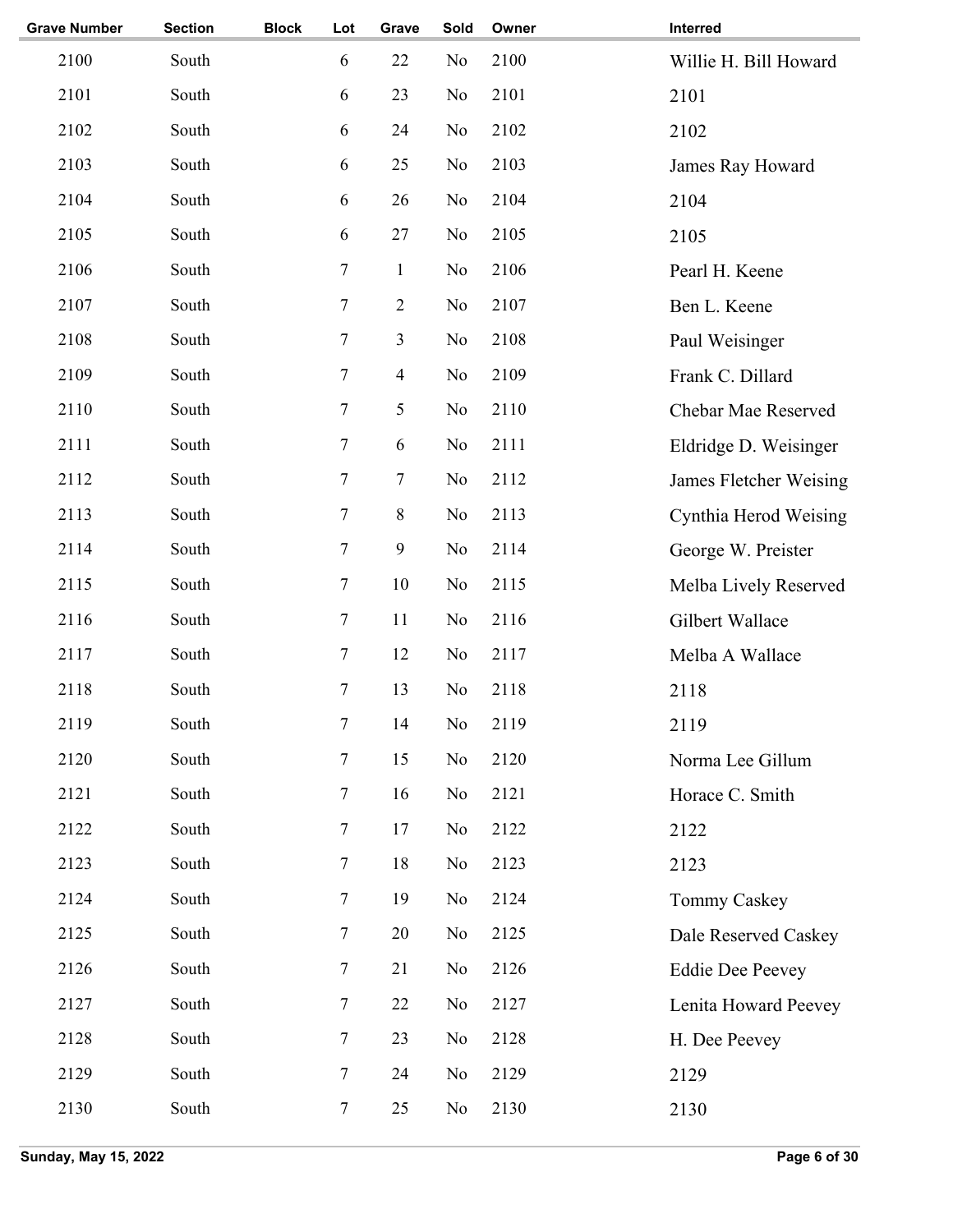| <b>Grave Number</b> | <b>Section</b> | <b>Block</b> | Lot              | Grave            | Sold           | Owner | Interred                      |
|---------------------|----------------|--------------|------------------|------------------|----------------|-------|-------------------------------|
| 2131                | South          |              | $\tau$           | 26               | No             | 2131  | 2131                          |
| 2132                | South          |              | 7                | 27               | No             | 2132  | 2132                          |
| 2133                | South          |              | $\,8\,$          | $\mathbf{1}$     | No             | 2133  | Robert Lee Grant              |
| 2134                | South          |              | $\,8\,$          | $\overline{2}$   | No             | 2134  | 2134                          |
| 2135                | South          |              | $\,8\,$          | 3                | No             | 2135  | Nolan R. Grant                |
| 2136                | South          |              | $\,8\,$          | $\overline{4}$   | No             | 2136  | A.W. (Dink) Grant             |
| 2137                | South          |              | $\,8\,$          | 5                | No             | 2137  | Kack K. Reserved Gran         |
| 2138                | South          |              | $\,8\,$          | 6                | No             | 2138  | Mabel L. Grant                |
| 2139                | South          |              | $\,8\,$          | 7                | No             | 2139  | Ruben Grant                   |
| 2140                | South          |              | $\,8\,$          | $\,8\,$          | No             | 2140  | Loyce Marie Reserved          |
| 2141                | South          |              | $\,8\,$          | $\boldsymbol{9}$ | No             | 2141  | Willie Bing Reserved B        |
| 2142                | South          |              | $\,8\,$          | 10               | No             | 2142  | Fern Reserved Baker           |
| 2143                | South          |              | $\,8\,$          | 11               | No             | 2143  | Dave Reserved Baker           |
| 2144                | South          |              | $\,8\,$          | 12               | No             | 2144  | Roxanne Halton                |
| 2145                | South          |              | $\,8\,$          | 13               | No             | 2145  | Isaac N. Halton               |
| 2146                | South          |              | $\,8\,$          | 14               | No             | 2146  | <b>Edith Halton Streetman</b> |
| 2147                | South          |              | $\,8\,$          | 15               | No             | 2147  | 2147                          |
| 2148                | South          |              | $\,8\,$          | 16               | No             | 2148  | 2148                          |
| 2149                | South          |              | 8                | 17               | No             | 2149  | Claude Ernest Salmon          |
| 2150                | South          |              | $\,8\,$          | $18\,$           | No             | 2150  | Dorthy Mae Britton Sal        |
| 2151                | South          |              | $\,8\,$          | 19               | No             | 2151  | Melton Osborn Salmon          |
| 2152                | South          |              | $\, 8$           | 20               | No             | 2152  | 2152                          |
| 2153                | South          |              | $\,8\,$          | 21               | No             | 2153  | 2153                          |
| 2154                | South          |              | $\,8\,$          | 22               | No             | 2154  | 2154                          |
| 2155                | South          |              | $\,8\,$          | 23               | No             | 2155  | <b>Billy Reserved Grant</b>   |
| 2156                | South          |              | $\,8\,$          | 24               | No             | 2156  | 2156                          |
| 2157                | South          |              | $\, 8$           | 25               | No             | 2157  | 2157                          |
| 2158                | South          |              | $\,8\,$          | 26               | No             | 2158  | Norma Reserved Grant          |
| 2159                | South          |              | $\,8\,$          | 27               | N <sub>o</sub> | 2159  | Kenneth Reserved Gran         |
| 2160                | South          |              | $\boldsymbol{9}$ | $\mathbf{1}$     | No             | 2160  | Gracie Lanell Redmon          |
| 2161                | South          |              | $\boldsymbol{9}$ | $\overline{2}$   | No             | 2161  | Johnny Redmon                 |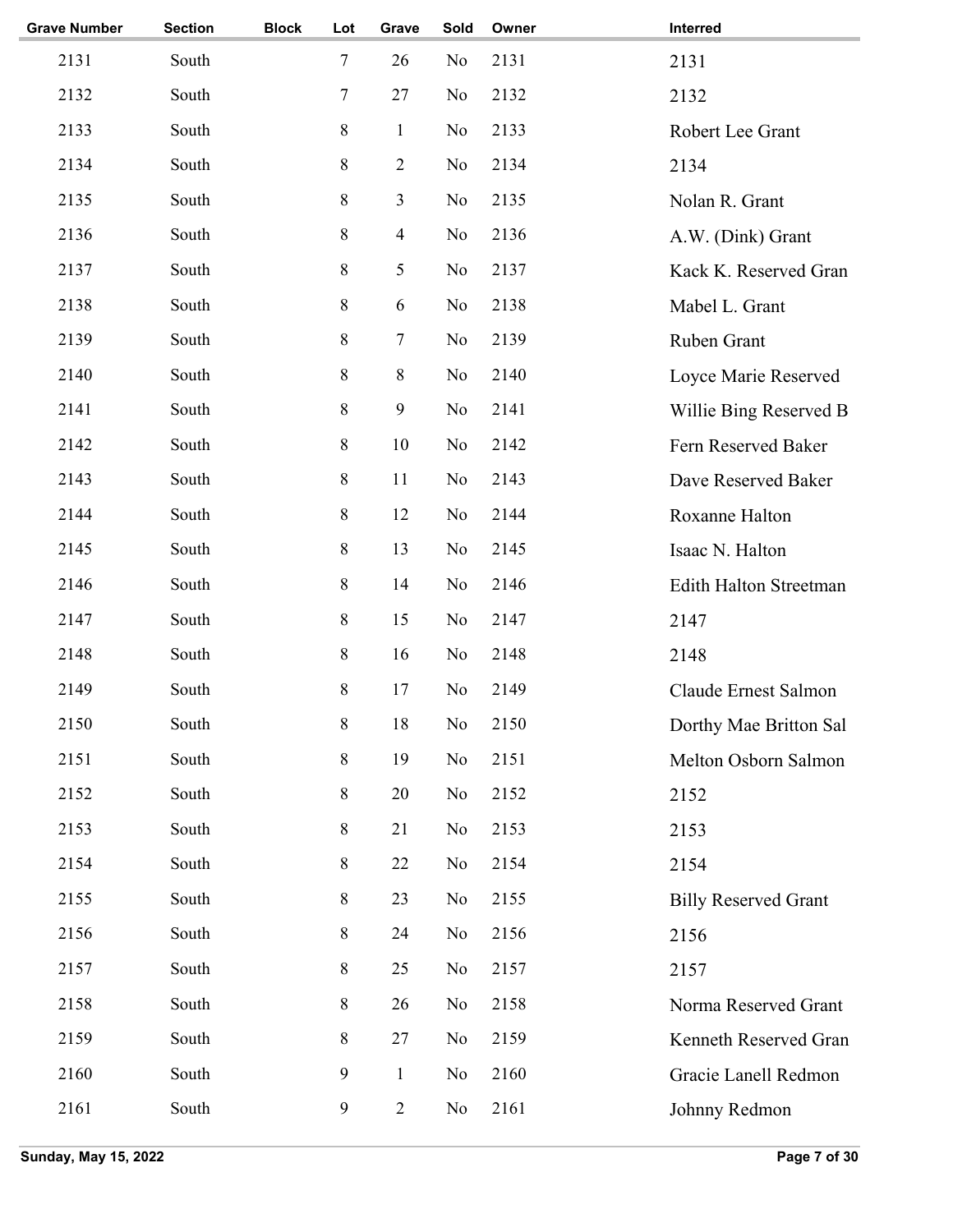| <b>Grave Number</b> | <b>Section</b> | <b>Block</b> | Lot              | Grave            | Sold | Owner | Interred                     |
|---------------------|----------------|--------------|------------------|------------------|------|-------|------------------------------|
| 2162                | South          |              | 9                | 3                | No   | 2162  | Vergie Redmon Coats          |
| 2163                | South          |              | 9                | $\overline{4}$   | No   | 2163  | Joe W Redmon Coats           |
| 2164                | South          |              | $\boldsymbol{9}$ | $\mathfrak{S}$   | No   | 2164  | 2164                         |
| 2165                | South          |              | $\boldsymbol{9}$ | 6                | No   | 2165  | Alma Lou Redmon              |
| 2166                | South          |              | 9                | $\tau$           | No   | 2166  | Jim H. Redmon                |
| 2167                | South          |              | 9                | $\,8\,$          | No   | 2167  | Modell E. Howard             |
| 2168                | South          |              | $\boldsymbol{9}$ | $\boldsymbol{9}$ | No   | 2168  | Lenard J. Howard             |
| 2169                | South          |              | 9                | 10               | No   | 2169  | Lillie Faye Boone            |
| 2170                | South          |              | 9                | 11               | No   | 2170  | <b>Albert Hamiton Boone</b>  |
| 2171                | South          |              | 9                | 12               | No   | 2171  | Willard Lee Hataway          |
| 2172                | South          |              | $\boldsymbol{9}$ | 13               | No   | 2172  | Clinna Dell Reserved H       |
| 2173                | South          |              | 9                | 14               | No   | 2173  | Authur Lee Hataway           |
| 2174                | South          |              | 9                | 15               | No   | 2174  | John Leonard Reserved        |
| 2175                | South          |              | 9                | 16               | No   | 2175  | Nora A. Kimmey               |
| 2176                | South          |              | $\boldsymbol{9}$ | 17               | No   | 2176  | Harvey H. Kimmey             |
| 2177                | South          |              | 9                | 18               | No   | 2177  | Greta Joyce Kimmey           |
| 2178                | South          |              | 9                | 19               | No   | 2178  | Frank J. Kimmey              |
| 2179                | South          |              | 9                | 20               | No   | 2179  | Linda Reserved Kimme         |
| 2180                | South          |              | 9                | 21               | No   | 2180  | Harvey Reserved Kimm         |
| 2181                | South          |              | $\boldsymbol{9}$ | 22               | No   | 2181  | Lee Roy Curry                |
| 2182                | South          |              | 9                | 23               | No   | 2182  | <b>UNKNOWN</b>               |
| 2183                | South          |              | $\boldsymbol{9}$ | 24               | No   | 2183  | <b>Steve Reserved Stiene</b> |
| 2184                | South          |              | $\boldsymbol{9}$ | 25               | No   | 2184  | <b>Beverly Reserved Tyso</b> |
| 2185                | South          |              | 9                | 26               | No   | 2185  | James Tyson                  |
| 2186                | South          |              | 9                | 27               | No   | 2186  | 2186                         |
| 2187                | South          |              | 10               | $\mathbf{1}$     | No   | 2187  | 2187                         |
| 2188                | South          |              | 10               | $\overline{2}$   | No   | 2188  | John Martin Killion          |
| 2189                | South          |              | 10               | $\mathfrak{Z}$   | No   | 2189  | Milford R. Killion           |
| 2190                | South          |              | 10               | $\overline{4}$   | No   | 2190  | Barbara Amelia Reserv        |
| 2191                | South          |              | 10               | $\mathfrak{S}$   | No   | 2191  | Donna Reserved Darsey        |
| 2192                | South          |              | 10               | 6                | No   | 2192  | <b>James Reserved Darsey</b> |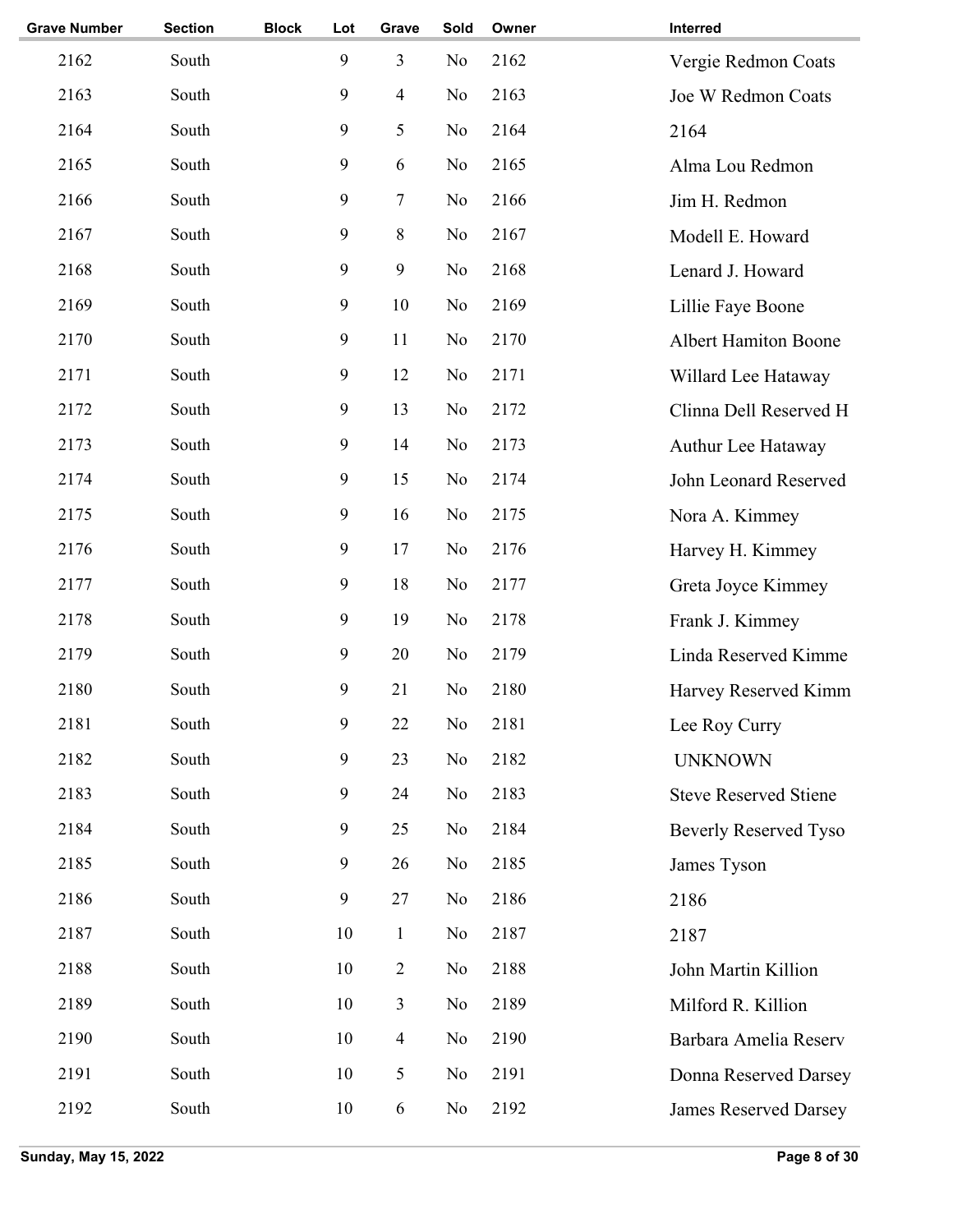| <b>Grave Number</b> | <b>Section</b> | <b>Block</b> | Lot    | Grave          | Sold           | Owner | Interred               |
|---------------------|----------------|--------------|--------|----------------|----------------|-------|------------------------|
| 2193                | South          |              | 10     | $\tau$         | N <sub>o</sub> | 2193  | <b>Reserved Darsey</b> |
| 2194                | South          |              | 10     | 8              | No             | 2194  | Johnnie Lee Leamons    |
| 2195                | South          |              | 10     | $\overline{9}$ | No             | 2195  | George Frank Marable   |
| 2196                | South          |              | 10     | 10             | No             | 2196  | Ann Love Leamons       |
| 2197                | South          |              | 10     | 11             | No             | 2197  | E.T. Leamons           |
| 2198                | South          |              | 10     | 12             | N <sub>0</sub> | 2198  | Pat Reserved Wallace   |
| 2199                | South          |              | 10     | 13             | N <sub>0</sub> | 2199  | Pat Reserved Wallace   |
| 2200                | South          |              | 10     | 14             | N <sub>o</sub> | 2200  | Pat Reserved Wallace   |
| 2201                | South          |              | 10     | 15             | N <sub>0</sub> | 2201  | Pat Reserved Wallace   |
| 2202                | South          |              | 10     | 16             | No             | 2202  | Pat Reserved Wallace   |
| 2203                | South          |              | 10     | 17             | No             | 2203  | Pat Reserved Wallace   |
| 2204                | South          |              | 10     | 18             | No             | 2204  | 2204                   |
| 2205                | South          |              | 10     | 19             | No             | 2205  | 2205                   |
| 2206                | South          |              | 10     | 20             | N <sub>0</sub> | 2206  | 2206                   |
| 2207                | South          |              | 10     | 21             | N <sub>o</sub> | 2207  | 2207                   |
| 2208                | South          |              | 10     | 22             | N <sub>0</sub> | 2208  | 2208                   |
| 2209                | South          |              | 10     | 23             | N <sub>0</sub> | 2209  | 2209                   |
| 2210                | South          |              | 10     | 24             | N <sub>0</sub> | 2210  | 2210                   |
| 2211                | South          |              | 10     | 25             | N <sub>0</sub> | 2211  | 2211                   |
| 2212                | South          |              | $10\,$ | $26\,$         | $\rm No$       | 2212  | 2212                   |
| 2213                | South          |              | 10     | 27             | No             | 2213  | 2213                   |
| 2214                | South          |              | 11     | $\mathbf{1}$   | N <sub>o</sub> | 2214  | 2214                   |
| 2215                | South          |              | 11     | $\overline{2}$ | No             | 2215  | Frank Franks           |
| 2216                | South          |              | 11     | 3              | No             | 2216  | Milo Caskey            |
| 2217                | South          |              | 11     | $\overline{4}$ | No             | 2217  | <b>Baby Risinger</b>   |
| 2218                | South          |              | 11     | 5              | No             | 2218  | Marjorie C. Reserved C |
| 2219                | South          |              | 11     | 6              | No             | 2219  | Flavil H. Caskey       |
| 2220                | South          |              | 11     | $\tau$         | No             | 2220  | Lena Gertrude Brown    |
| 2221                | South          |              | 11     | 8              | No             | 2221  | Joseph Sam Brown       |
| 2222                | South          |              | 11     | 9              | No             | 2222  | 2222                   |
| 2223                | South          |              | 11     | $10\,$         | N <sub>o</sub> | 2223  | Heken E. Hale          |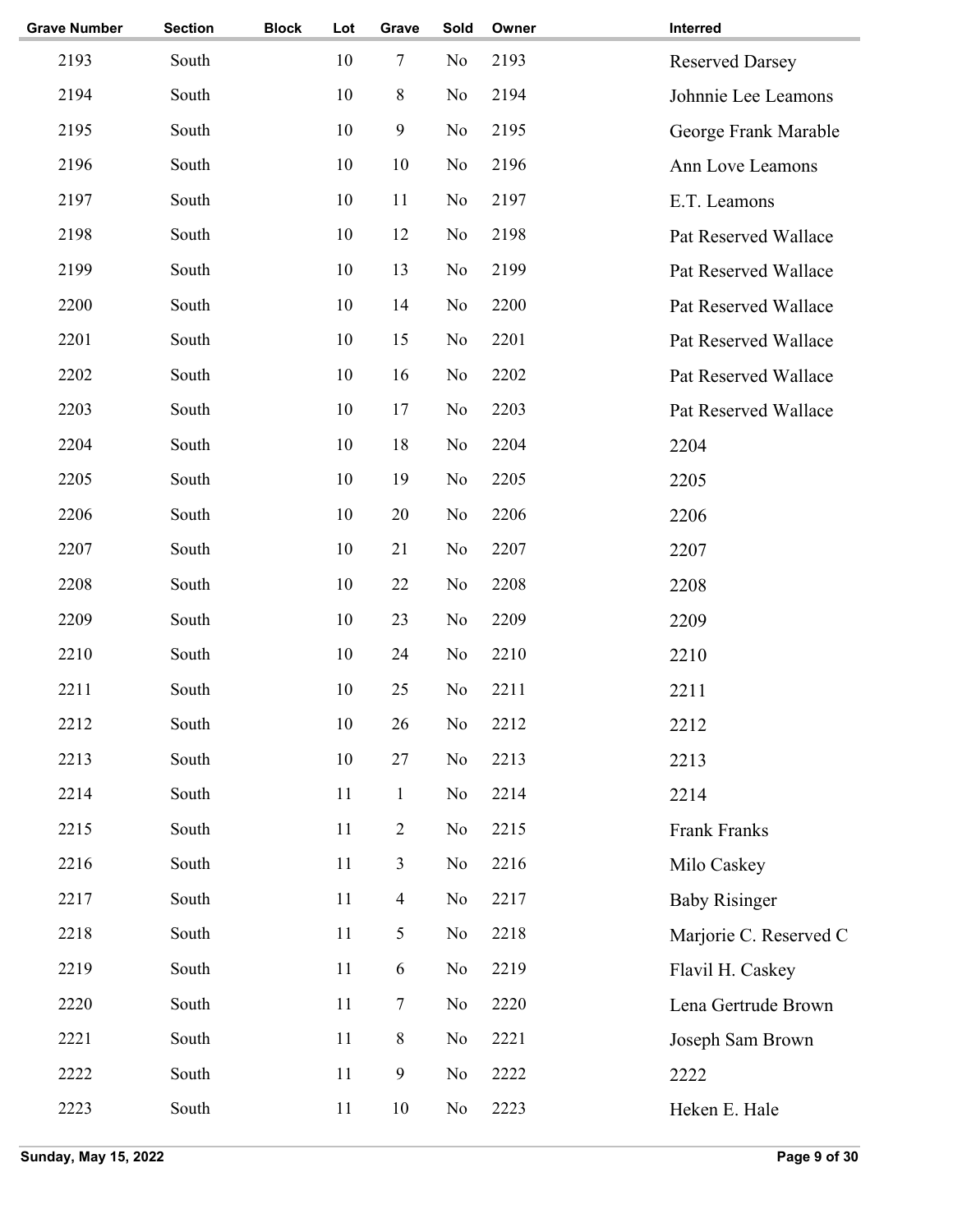| <b>Grave Number</b> | <b>Section</b> | <b>Block</b> | Lot | Grave          | Sold           | Owner | Interred               |
|---------------------|----------------|--------------|-----|----------------|----------------|-------|------------------------|
| 2224                | South          |              | 11  | 11             | No             | 2224  | Tallie I. Hale         |
| 2225                | South          |              | 11  | 12             | No             | 2225  | Robert F. Hale         |
| 2226                | South          |              | 11  | 13             | No             | 2226  | Lucy Mae Arnold        |
| 2227                | South          |              | 11  | 14             | No             | 2227  | Voddie R. Arnold       |
| 2228                | South          |              | 11  | 15             | No             | 2228  | Woodard F. Price       |
| 2229                | South          |              | 11  | 16             | No             | 2229  | Nancy Reserved Price   |
| 2230                | South          |              | 11  | 17             | No             | 2230  | 2230                   |
| 2231                | South          |              | 11  | 18             | No             | 2231  | 2231                   |
| 2232                | South          |              | 11  | 19             | No             | 2232  | 2232                   |
| 2233                | South          |              | 11  | 20             | No             | 2233  | 2233                   |
| 2234                | South          |              | 11  | 21             | N <sub>0</sub> | 2234  | Johnnie D. Price       |
| 2235                | South          |              | 11  | 22             | N <sub>0</sub> | 2235  | Odell C. Price         |
| 2236                | South          |              | 11  | 23             | No             | 2236  | 2236                   |
| 2237                | South          |              | 11  | 24             | No             | 2237  | 2237                   |
| 2238                | South          |              | 11  | 25             | No             | 2238  | 2238                   |
| 2239                | South          |              | 11  | 26             | No             | 2239  | Wilson M. Kersh        |
| 2240                | South          |              | 11  | 27             | No             | 2240  | 2240                   |
| 2241                | South          |              | 12  | $\mathbf{1}$   | No             | 2241  | Gracie Louise Fincher  |
| 2242                | South          |              | 12  | $\overline{2}$ | No             | 2242  | Delia Ginsel           |
| 2243                | South          |              | 12  | 3              | No             | 2243  | James A. Ginsel        |
| 2244                | South          |              | 12  | $\overline{4}$ | No             | 2244  | Nora B. Crawford       |
| 2245                | South          |              | 12  | 5              | No             | 2245  | Charles C. Crawford    |
| 2246                | South          |              | 12  | 6              | No             | 2246  | 2246                   |
| 2247                | South          |              | 12  | $\tau$         | No             | 2247  | Barbara Amelia Tucker  |
| 2248                | South          |              | 12  | 8              | No             | 2248  | Barney V. Tucker       |
| 2249                | South          |              | 12  | 9              | No             | 2249  | <b>Billy Honeycutt</b> |
| 2250                | South          |              | 12  | 10             | No             | 2250  | Elvena Honeycutt       |
| 2251                | South          |              | 12  | 11             | No             | 2251  | James Authur Honeycut  |
| 2252                | South          |              | 12  | 12             | No             | 2252  | 2252                   |
| 2253                | South          |              | 12  | 13             | No             | 2253  | 2253                   |
| 2254                | South          |              | 12  | 14             | N <sub>0</sub> | 2254  | 2254                   |
|                     |                |              |     |                |                |       |                        |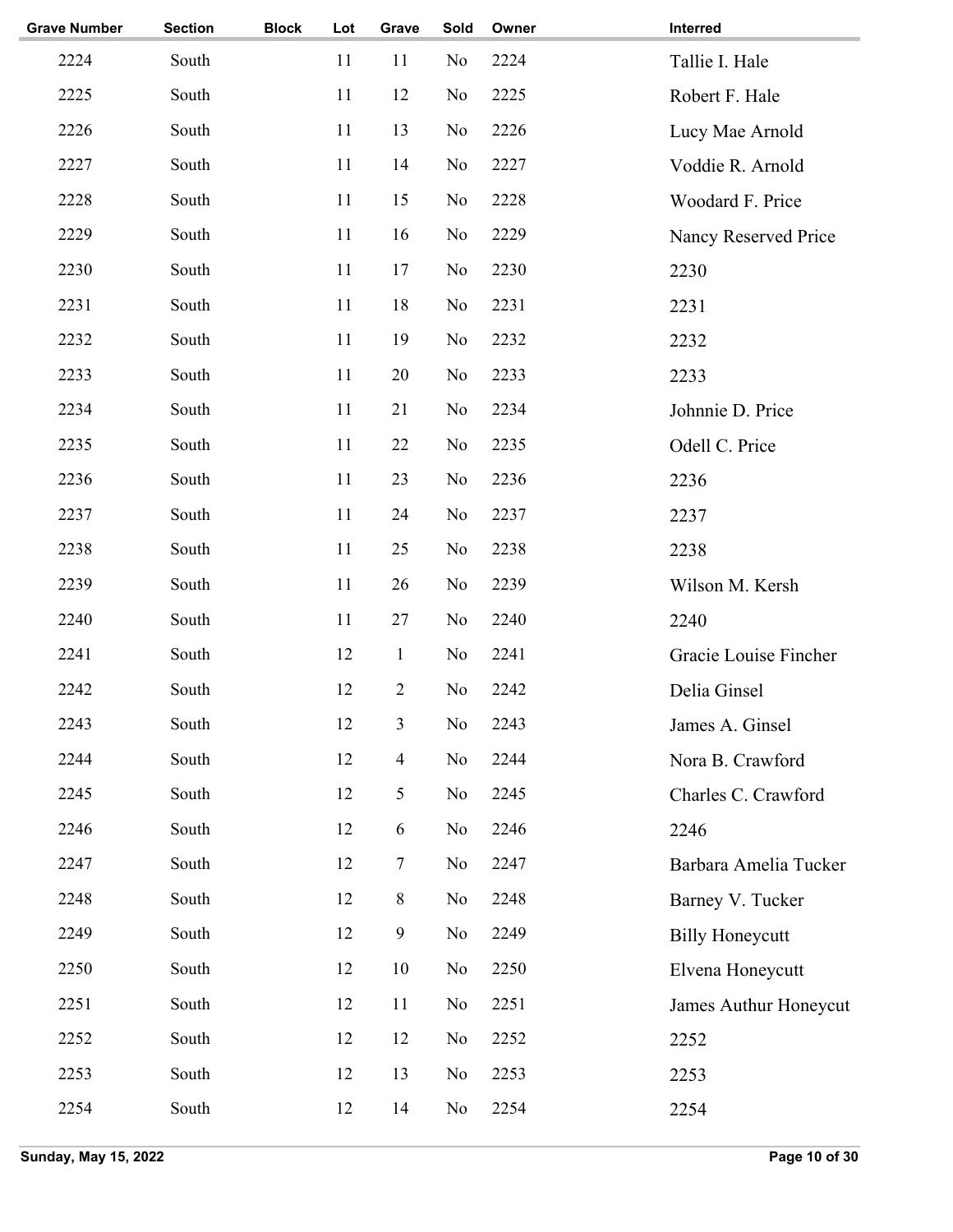| <b>Grave Number</b> | <b>Section</b> | <b>Block</b> | Lot | Grave            | Sold           | Owner | Interred                     |
|---------------------|----------------|--------------|-----|------------------|----------------|-------|------------------------------|
| 2255                | South          |              | 12  | 15               | No             | 2255  | 2255                         |
| 2256                | South          |              | 12  | 16               | No             | 2256  | 2256                         |
| 2257                | South          |              | 12  | 17               | No             | 2257  | Patricia Bell Brumley        |
| 2258                | South          |              | 12  | 18               | No             | 2258  | Lillie Collins Mosley        |
| 2259                | South          |              | 12  | 19               | No             | 2259  | Sereta Mosley Bell           |
| 2260                | South          |              | 12  | 20               | No             | 2260  | 2260                         |
| 2261                | South          |              | 12  | 21               | No             | 2261  | Lucreta M. Dietz             |
| 2262                | South          |              | 12  | 22               | No             | 2262  | <b>Eugene Melton Dietz</b>   |
| 2263                | South          |              | 12  | 23               | No             | 2263  | 2263                         |
| 2264                | South          |              | 12  | 24               | No             | 2264  | 2264                         |
| 2265                | South          |              | 12  | 25               | N <sub>0</sub> | 2265  | 2265                         |
| 2266                | South          |              | 12  | 26               | No             | 2266  | 2266                         |
| 2267                | South          |              | 12  | 27               | No             | 2267  | 2267                         |
| 2268                | South          |              | 13  | $\mathbf{1}$     | No             | 2268  | Kathy Jean Anderson          |
| 2269                | South          |              | 13  | $\overline{2}$   | No             | 2269  | <b>Reserved Guice/Adams</b>  |
| 2270                | South          |              | 13  | $\mathfrak{Z}$   | No             | 2270  | Reserved Guice/Adams         |
| 2271                | South          |              | 13  | $\overline{4}$   | No             | 2271  | Reserved Guice/Admas         |
| 2272                | South          |              | 13  | 5                | No             | 2272  | Reserved Guice/Adams         |
| 2273                | South          |              | 13  | $\sqrt{6}$       | No             | 2273  | Reserved Guice/Adams         |
| 2274                | South          |              | 13  | $\boldsymbol{7}$ | No             | 2274  | Reserved Guice/Adams         |
| 2275                | South          |              | 13  | $\,8\,$          | No             | 2275  | Reserved Guice/Adams         |
| 2276                | South          |              | 13  | $\mathbf{9}$     | No             | 2276  | Cleo F. Adams                |
| 2277                | South          |              | 13  | 10               | N <sub>0</sub> | 2277  | Blanch A. Kale               |
| 2278                | South          |              | 13  | 11               | N <sub>0</sub> | 2278  | Sarah T. Guice               |
| 2279                | South          |              | 13  | 12               | No             | 2279  | John L. Guice                |
| 2280                | South          |              | 13  | 13               | No             | 2280  | Sara Evelyn Edwards          |
| 2281                | South          |              | 13  | 14               | N <sub>0</sub> | 2281  | <b>Roland Bruce Reserved</b> |
| 2282                | South          |              | 13  | 15               | No             | 2282  | Johnny Clifton Adams         |
| 2283                | South          |              | 13  | 16               | No             | 2283  | Christopher Wick             |
| 2284                | South          |              | 13  | 17               | No             | 2284  | Jamie Allen                  |
| 2285                | South          |              | 13  | 18               | N <sub>0</sub> | 2285  | <b>Brent Reserved Edward</b> |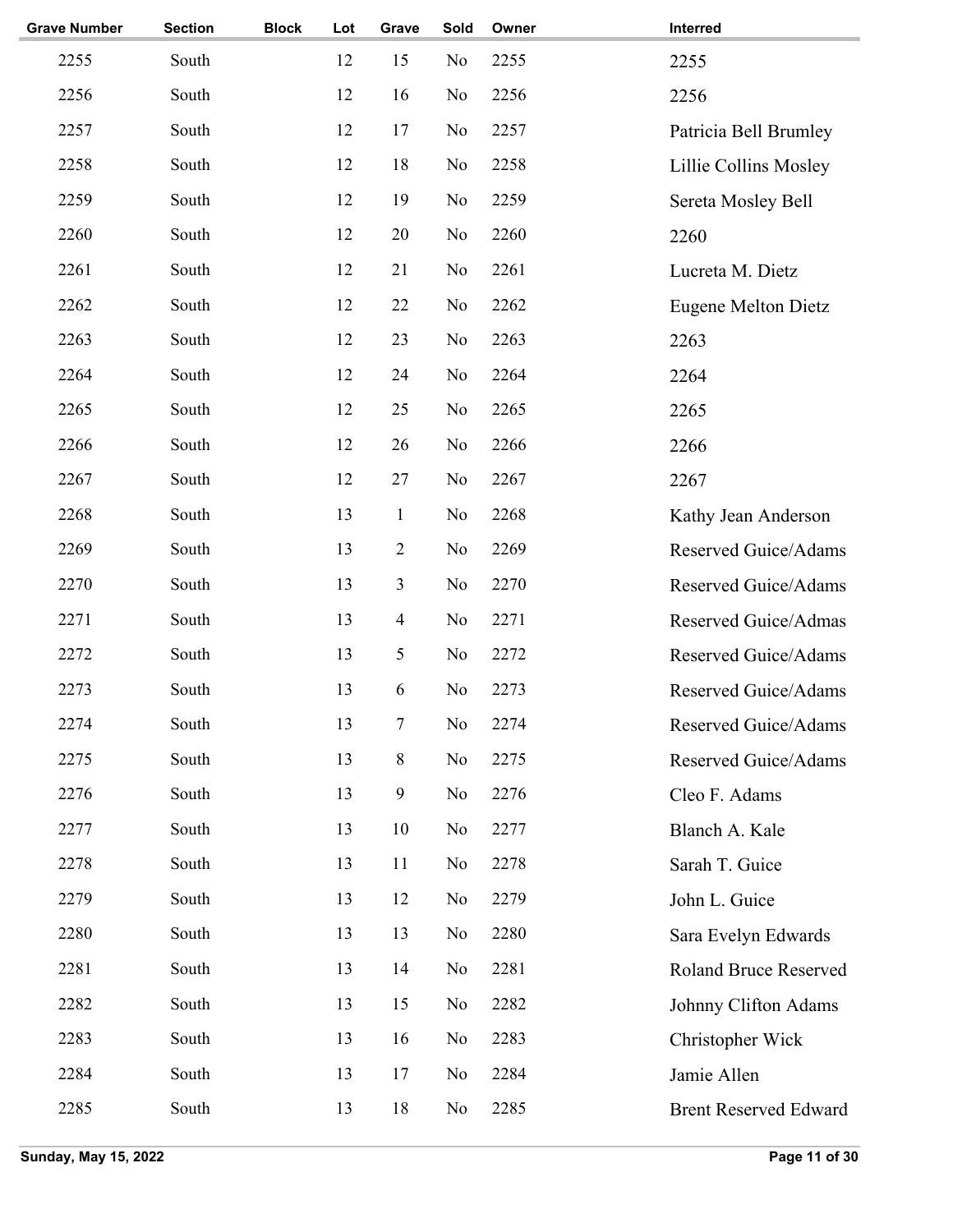| <b>Grave Number</b> | <b>Section</b> | <b>Block</b> | Lot | <b>Grave</b>             | Sold           | Owner | Interred                     |
|---------------------|----------------|--------------|-----|--------------------------|----------------|-------|------------------------------|
| 2286                | South          |              | 13  | 19                       | No             | 2286  | <b>Brent Reserved Edward</b> |
| 2287                | South          |              | 13  | 20                       | N <sub>0</sub> | 2287  | <b>Brent Reserved Edward</b> |
| 2288                | South          |              | 13  | 21                       | No             | 2288  | <b>Brent Reserved Edward</b> |
| 2289                | South          |              | 13  | 22                       | No             | 2289  | <b>Brent Reserved Edward</b> |
| 2290                | South          |              | 13  | 23                       | N <sub>0</sub> | 2290  | <b>Brent Reserved Edward</b> |
| 2291                | South          |              | 13  | 24                       | N <sub>0</sub> | 2291  | <b>Brent Reserved Edward</b> |
| 2292                | South          |              | 13  | 25                       | N <sub>0</sub> | 2292  | <b>Reserved Edwards</b>      |
| 2293                | South          |              | 13  | 26                       | N <sub>0</sub> | 2293  | 2293                         |
| 2294                | South          |              | 13  | 27                       | N <sub>0</sub> | 2294  | 2294                         |
| 2295                | South          |              | 14  | $\mathbf{1}$             | No             | 2295  | Sara Reserved Musick         |
| 2296                | South          |              | 14  | $\overline{2}$           | No             | 2296  | Frankie Juanita Musick       |
| 2297                | South          |              | 14  | $\mathfrak{Z}$           | No             | 2297  | Martha Ruth Musick           |
| 2298                | South          |              | 14  | $\overline{\mathcal{A}}$ | No             | 2298  | Frank J. Musick              |
| 2299                | South          |              | 14  | 5                        | No             | 2299  | Gregory Lee Musick           |
| 2300                | South          |              | 14  | 6                        | No             | 2300  | Shawna Carr                  |
| 2301                | South          |              | 14  | $\tau$                   | No             | 2301  | John E. Reserved Watse       |
| 2302                | South          |              | 14  | 8                        | No             | 2302  | <b>Judy Reserved Watsen</b>  |
| 2303                | South          |              | 14  | $\mathbf{9}$             | N <sub>o</sub> | 2303  | <b>Briana Reserved Marsh</b> |
| 2304                | South          |              | 14  | 10                       | No             | 2304  | Hayden Reseerved Mar         |
| 2305                | South          |              | 14  | 11                       | No             | 2305  | Josh Reserved Marsh          |
| 2306                | South          |              | 14  | 12                       | N <sub>o</sub> | 2306  | <b>Britney Reserved Mars</b> |
| 2307                | South          |              | 14  | 13                       | No             | 2307  | Melinda Hudson               |
| 2308                | South          |              | 14  | 14                       | No             | 2308  | Sarah Reserved Hudson        |
| 2309                | South          |              | 14  | 15                       | No             | 2309  | Christopher Reserved T       |
| 2310                | South          |              | 14  | 16                       | No             | 2310  | Alana Reserved Teal          |
| 2311                | South          |              | 14  | 17                       | N <sub>0</sub> | 2311  | Hudson Reserved Teal         |
| 2312                | South          |              | 14  | 18                       | N <sub>0</sub> | 2312  | 2312                         |
| 2313                | South          |              | 14  | 19                       | No             | 2313  | 2313                         |
| 2314                | South          |              | 14  | 20                       | No             | 2314  | 2314                         |
| 2315                | South          |              | 14  | 21                       | No             | 2315  | 2315                         |
| 2316                | South          |              | 14  | 22                       | N <sub>0</sub> | 2316  | 2316                         |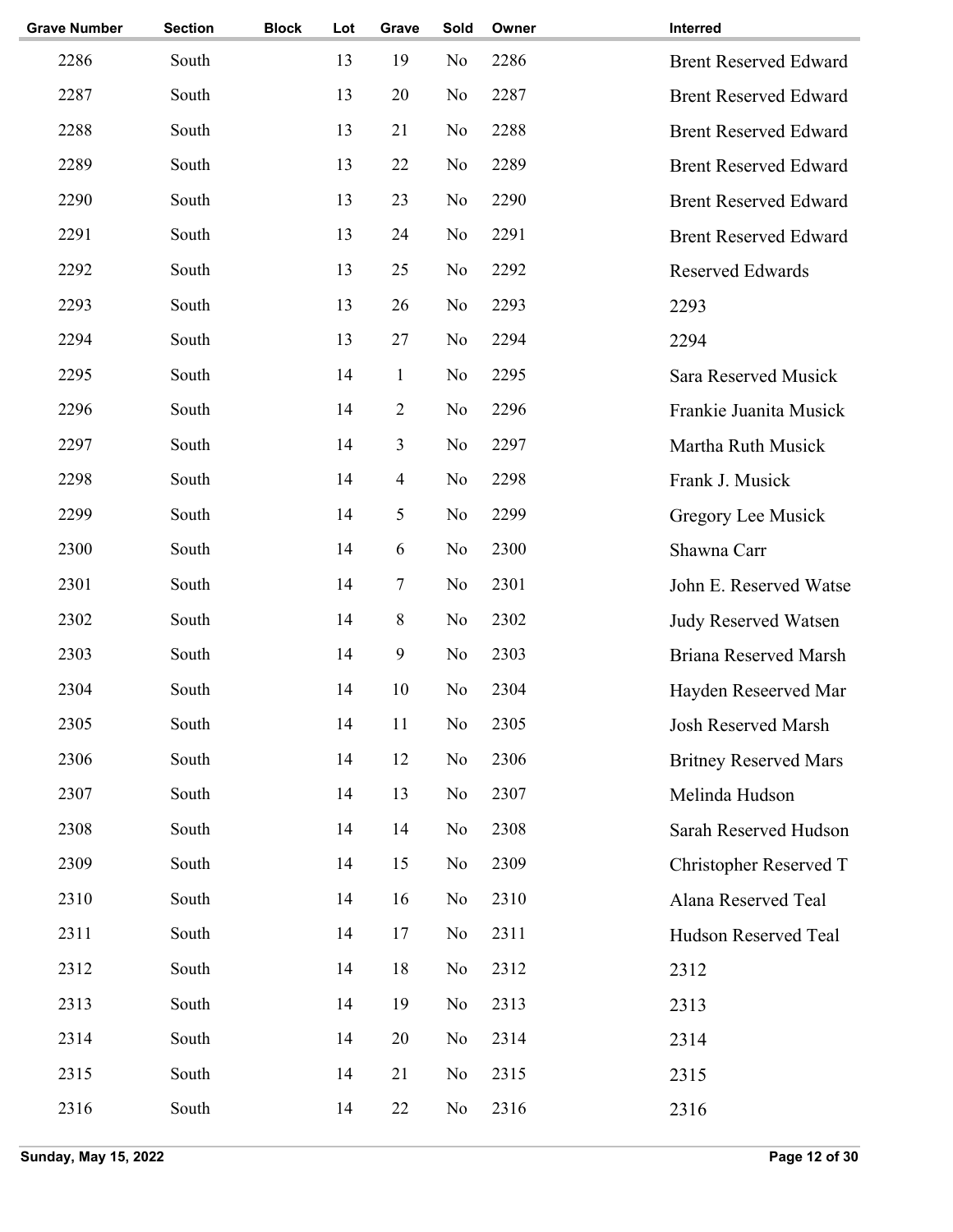| <b>Grave Number</b> | <b>Section</b> | <b>Block</b> | Lot | Grave          | Sold           | Owner | Interred                     |
|---------------------|----------------|--------------|-----|----------------|----------------|-------|------------------------------|
| 2317                | South          |              | 14  | 23             | No             | 2317  | 2317                         |
| 2318                | South          |              | 14  | 24             | No             | 2318  | <b>Reserved Teal</b>         |
| 2319                | South          |              | 14  | 25             | No             | 2319  | <b>Reserved Marsh</b>        |
| 2320                | South          |              | 14  | 26             | N <sub>0</sub> | 2320  | <b>Brent Reserved Edward</b> |
| 2321                | South          |              | 14  | 27             | No             | 2321  | <b>Brent Reserved Edward</b> |
| 2322                | South          |              | 15  | $\mathbf{1}$   | No             | 2322  | 2322                         |
| 2323                | South          |              | 15  | $\overline{2}$ | No             | 2323  | Sisley Kersh                 |
| 2324                | South          |              | 15  | $\overline{3}$ | No             | 2324  | Lee Roy Kersh                |
| 2325                | South          |              | 15  | $\overline{4}$ | No             | 2325  | <b>Agnes Crawford</b>        |
| 2326                | South          |              | 15  | 5              | No             | 2326  | George Frank Crawford        |
| 2327                | South          |              | 15  | 6              | No             | 2327  | <b>Buddy Crawford</b>        |
| 2328                | South          |              | 15  | $\tau$         | No             | 2328  | Pauline Brimberry            |
| 2329                | South          |              | 15  | $8\,$          | No             | 2329  | Loyd D. Brimberry            |
| 2330                | South          |              | 15  | 9              | No             | 2330  | Dora M. Masters              |
| 2331                | South          |              | 15  | 10             | No             | 2331  | G. E. Masters                |
| 2332                | South          |              | 15  | 11             | No             | 2332  | Melba Lively Thompso         |
| 2333                | South          |              | 15  | 12             | No             | 2333  | Dorne Reserved Brown         |
| 2334                | South          |              | 15  | 13             | No             | 2334  | Eldridge Lloyd Brown         |
| 2335                | South          |              | 15  | 14             | No             | 2335  | Willie Reserved Robert       |
| 2336                | South          |              | 15  | 15             | No             | 2336  | Willie Robinson              |
| 2337                | South          |              | 15  | 16             | N <sub>0</sub> | 2337  | 2337                         |
| 2338                | South          |              | 15  | 17             | No             | 2338  | 2338                         |
| 2339                | South          |              | 15  | 18             | No             | 2339  | 2339                         |
| 2340                | South          |              | 15  | 19             | No             | 2340  | 2340                         |
| 2341                | South          |              | 15  | 20             | N <sub>0</sub> | 2341  | 2341                         |
| 2342                | South          |              | 15  | 21             | N <sub>0</sub> | 2342  | 2342                         |
| 2343                | South          |              | 15  | 22             | N <sub>0</sub> | 2343  | 2343                         |
| 2344                | South          |              | 15  | 23             | No             | 2344  | 2344                         |
| 2345                | South          |              | 15  | 24             | No             | 2345  | 2345                         |
| 2346                | South          |              | 15  | 25             | N <sub>0</sub> | 2346  | 2346                         |
| 2347                | South          |              | 15  | 26             | N <sub>0</sub> | 2347  | 2347                         |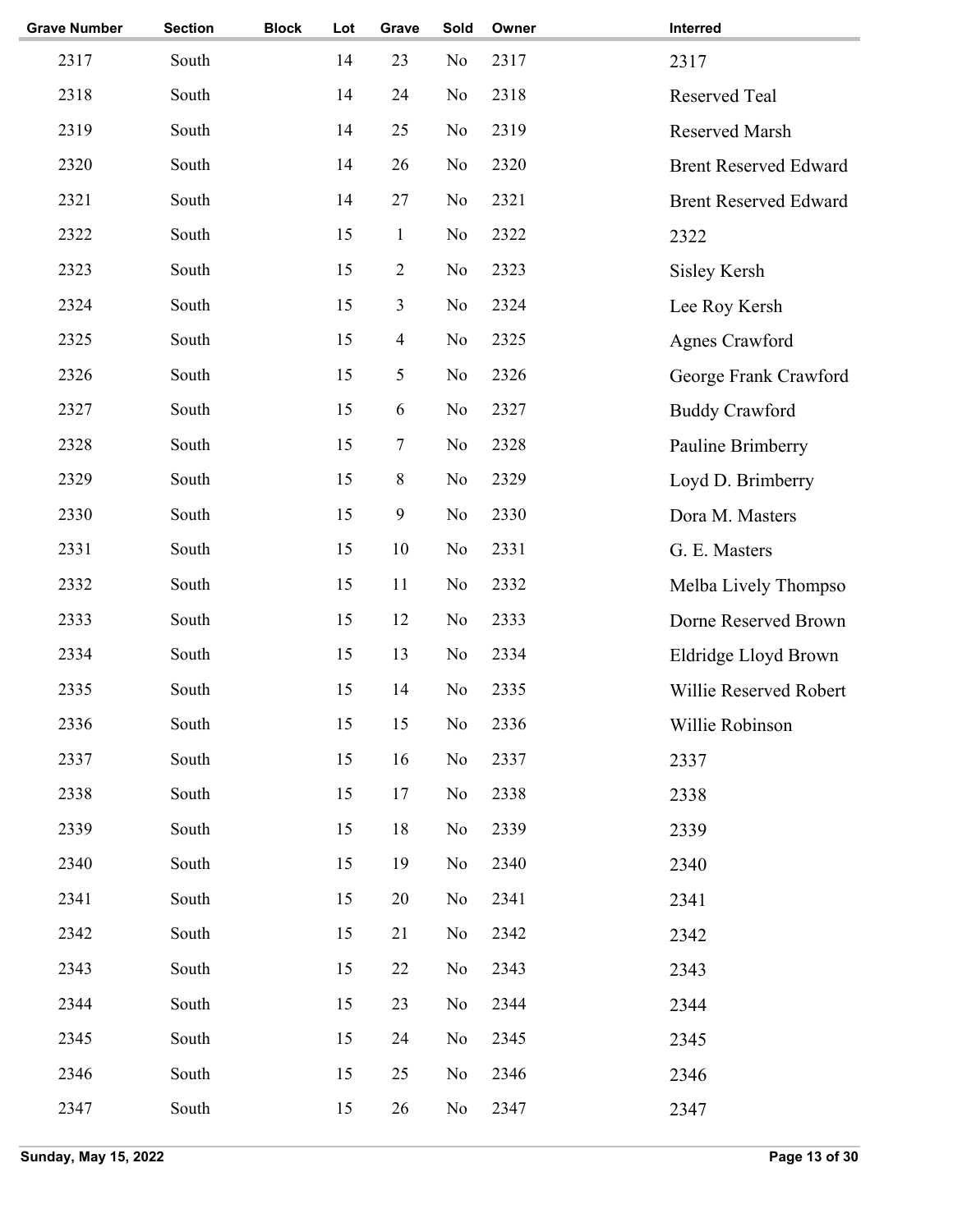| <b>Grave Number</b> | <b>Section</b> | <b>Block</b> | Lot | Grave          | Sold           | Owner | Interred                    |
|---------------------|----------------|--------------|-----|----------------|----------------|-------|-----------------------------|
| 2348                | South          |              | 15  | 27             | No             | 2348  | 2348                        |
| 2349                | South          |              | 16  | $\mathbf{1}$   | N <sub>0</sub> | 2349  | <b>Robert Francis Smith</b> |
| 2350                | South          |              | 16  | $\overline{2}$ | No             | 2350  | 2350                        |
| 2351                | South          |              | 16  | 3              | N <sub>0</sub> | 2351  | 2351                        |
| 2352                | South          |              | 16  | $\overline{4}$ | No             | 2352  | Ordie B. Walling            |
| 2353                | South          |              | 16  | 5              | No             | 2353  | Paul E. Reserved Walli      |
| 2354                | South          |              | 16  | 6              | No             | 2354  | 2354                        |
| 2355                | South          |              | 16  | 7              | No             | 2355  | 2355                        |
| 2356                | South          |              | 16  | 8              | No             | 2356  | 2356                        |
| 2357                | South          |              | 16  | 9              | No             | 2357  | Nora May Reserved Ea        |
| 2358                | South          |              | 16  | 10             | No             | 2358  | Robert W. Easley            |
| 2359                | South          |              | 16  | 11             | No             | 2359  | Maey Ella Dudley            |
| 2360                | South          |              | 16  | 12             | No             | 2360  | Jesse Layette Sr. Murdo     |
| 2361                | South          |              | 16  | 13             | No             | 2361  | 2361                        |
| 2362                | South          |              | 16  | 14             | No             | 2362  | Charles Floyd Waller        |
| 2363                | South          |              | 16  | 15             | No             | 2363  | 2363                        |
| 2364                | South          |              | 16  | 16             | No             | 2364  | Debbie Reserved Thedf       |
| 2365                | South          |              | 16  | 17             | No             | 2365  | Keith (Donny?) Reserv       |
| 2366                | South          |              | 16  | 18             | N <sub>o</sub> | 2366  | Elwanda Thedford            |
| 2367                | South          |              | 16  | 19             | $\rm No$       | 2367  | Howard W. Thedford          |
| 2368                | South          |              | 16  | 20             | No             | 2368  | Evelyn Dunam Reserve        |
| 2369                | South          |              | 16  | 21             | No             | 2369  | Floyd W. Lamb               |
| 2370                | South          |              | 16  | 22             | N <sub>0</sub> | 2370  | Donnie Royce Lamb           |
| 2371                | South          |              | 16  | 23             | N <sub>0</sub> | 2371  | 2371                        |
| 2372                | South          |              | 16  | 24             | N <sub>0</sub> | 2372  | 2372                        |
| 2373                | South          |              | 16  | 25             | No             | 2373  | 2373                        |
| 2374                | South          |              | 16  | 26             | N <sub>0</sub> | 2374  | 2374                        |
| 2375                | South          |              | 16  | 27             | N <sub>0</sub> | 2375  | 2375                        |
| 2376                | South          |              | 17  | 4              | N <sub>0</sub> | 2376  | Robert Carvell              |
| 2377                | South          |              | 17  | 5              | No             | 2377  | <b>Bob Reserved Carvell</b> |
| 2378                | South          |              | 17  | 6              | N <sub>0</sub> | 2378  | <b>Bob Reserved Carvell</b> |
|                     |                |              |     |                |                |       |                             |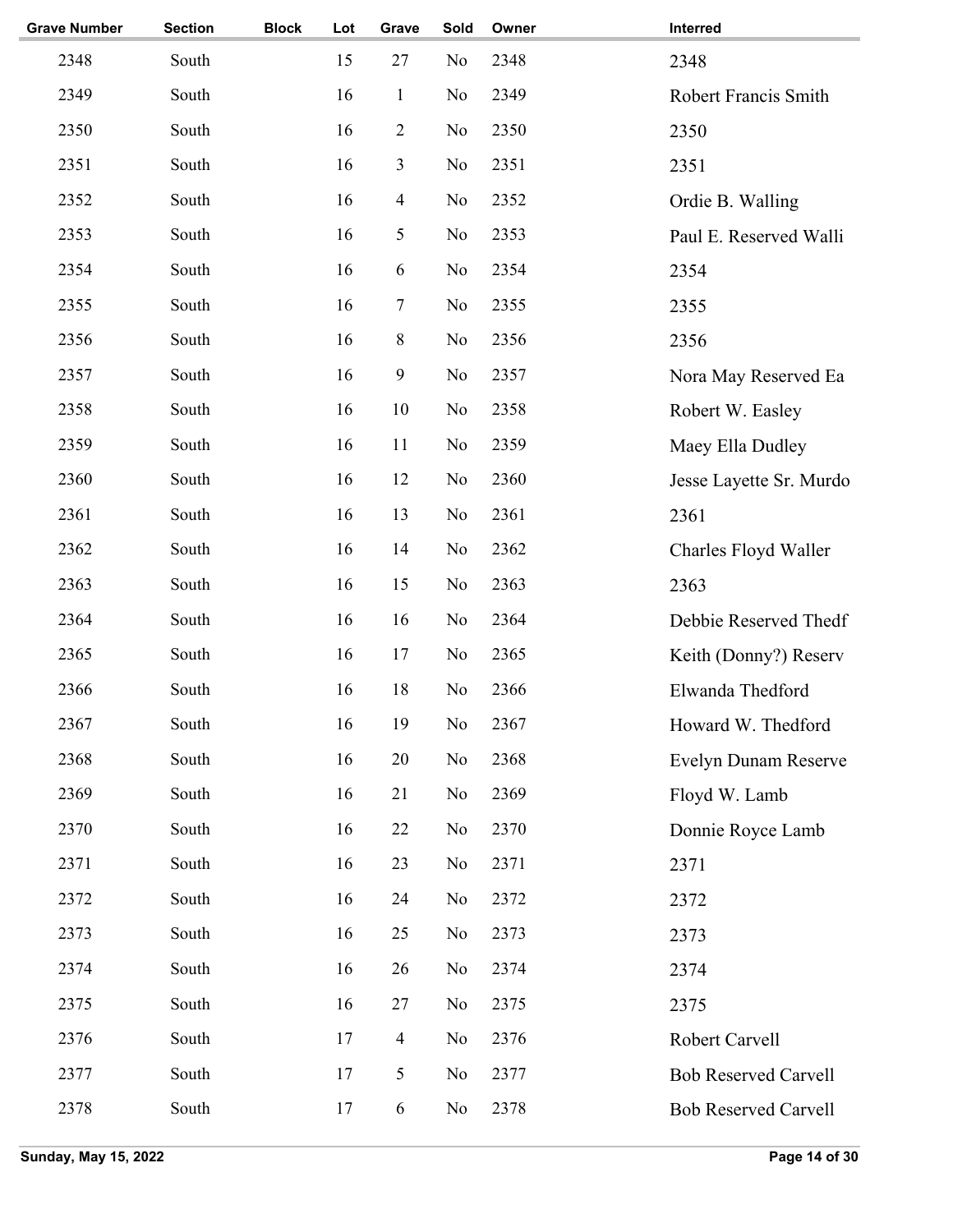| <b>Section</b> | <b>Block</b> | Lot          | Grave            | Sold           | Owner | Interred                     |
|----------------|--------------|--------------|------------------|----------------|-------|------------------------------|
| South          |              | 17           | $\tau$           | No             | 2379  | <b>Bob Reserved Carvell</b>  |
| South          |              | 17           | $\,8\,$          | No             | 2380  | Larry Wayne Burrow           |
| South          |              | 17           | $\boldsymbol{9}$ | No             | 2381  | <b>Bonnie Cronin Reserve</b> |
| South          |              | 17           | 10               | No             | 2382  | Franklin Reserved Cron       |
| South          |              | 17           | 11               | No             | 2383  | Wayne Reserved Farrar        |
| South          |              | 17           | 12               | No             | 2384  | 2384                         |
| South          |              | 17           | 13               | No             | 2385  | 2385                         |
| South          |              | 17           | 14               | No             | 2386  | 2386                         |
| South          |              | 17           | 15               | No             | 2387  | 2387                         |
| South          |              | 17           | 16               | No             | 2388  | 2388                         |
| South          |              | 17           | 17               | No             | 2389  | 2389                         |
| South          |              | 17           | 18               | No             | 2390  | 2390                         |
| South          |              | 17           | 19               | No             | 2391  | 2391                         |
| South          |              | 17           | 20               | No             | 2392  | 2392                         |
| South          |              | 17           | 21               | No             | 2393  | 2393                         |
| South          |              | 17           | 22               | No             | 2394  | 2394                         |
| South          |              | 17           | 23               | No             | 2395  | 2395                         |
| South          |              | 17           | 24               | No             | 2396  | 2396                         |
| South          |              | 17           | 25               | No             | 2397  | 2397                         |
| South          |              | $\mathbf{1}$ | $\mathbf{1}$     | No             | 3097  | 3097                         |
| South          |              | $\mathbf{1}$ | $\mathbf{2}$     | No             | 3098  | 3098                         |
| South          |              | $\mathbf{1}$ | $\mathfrak{Z}$   | N <sub>0</sub> | 3099  | 3099                         |
| South          |              | $\mathbf{1}$ | $\overline{4}$   | N <sub>0</sub> | 3100  | 3100                         |
| South          |              | $\mathbf{1}$ | 5                | N <sub>0</sub> | 3101  | 3101                         |
| South          |              | $\mathbf{1}$ | 6                | No             | 3102  | 3102                         |
| South          |              | $\mathbf{1}$ | $\tau$           | No             | 3103  | 3103                         |
| South          |              | $\mathbf{1}$ | $\,8\,$          | N <sub>0</sub> | 3104  | 3104                         |
| South          |              | $\mathbf{1}$ | 9                | No             | 3105  | 3105                         |
| South          |              | $\mathbf{1}$ | 10               | No             | 3106  | 3106                         |
| South          |              | $\mathbf{1}$ | 11               | No             | 3107  | 3107                         |
| South          |              | $\mathbf{1}$ | 12               | No             | 3108  | 3108                         |
|                |              |              |                  |                |       |                              |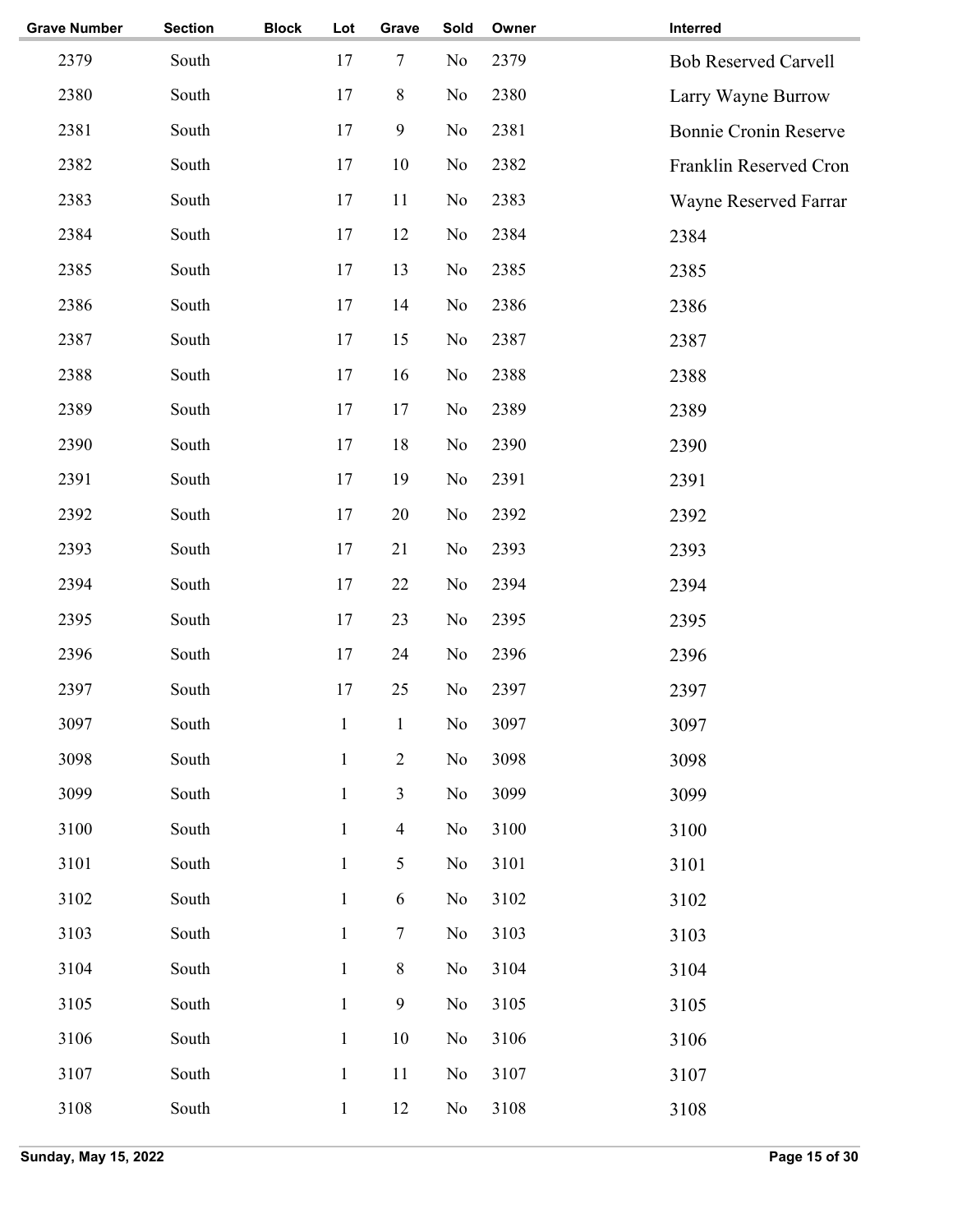| <b>Section</b> | <b>Block</b> | Lot            | Grave          | Sold           | Owner | Interred           |
|----------------|--------------|----------------|----------------|----------------|-------|--------------------|
| South          |              | $\mathbf{1}$   | 13             | $\rm No$       | 3109  | 3109               |
| South          |              | $\mathbf{1}$   | 14             | No             | 3110  | 3110               |
| South          |              | $\mathbf{1}$   | 15             | No             | 3111  | 3111               |
| South          |              | $\mathbf{1}$   | 16             | No             | 3112  | 3112               |
| South          |              | $\mathbf{1}$   | 17             | No             | 3113  | Kathryn D. Chapman |
| South          |              | $\mathbf{1}$   | 18             | No             | 3114  | 3114               |
| South          |              | $\mathbf{1}$   | 19             | No             | 3115  | 3115               |
| South          |              | $\mathbf{1}$   | 20             | No             | 3116  | 3116               |
| South          |              | $\mathbf{1}$   | 21             | No             | 3117  | 3117               |
| South          |              | $\mathbf{1}$   | $22\,$         | No             | 3118  | 3118               |
| South          |              | $\mathbf{1}$   | 23             | No             | 3119  | 3119               |
| South          |              | $\mathbf{1}$   | 24             | No             | 3120  | 3120               |
| South          |              | $\mathbf{1}$   | 25             | No             | 3121  | 3121               |
| South          |              | $\mathbf{1}$   | 26             | No             | 3122  | 3122               |
| South          |              | $\mathbf{1}$   | $27\,$         | No             | 3123  | 3123               |
| South          |              | $\overline{2}$ | $\mathbf{1}$   | No             | 3124  | 3124               |
| South          |              | $\overline{2}$ | $\overline{2}$ | No             | 3125  | 3125               |
| South          |              | $\overline{2}$ | $\mathfrak{Z}$ | No             | 3126  | 3126               |
| South          |              | $\overline{2}$ | $\overline{4}$ | No             | 3127  | 3127               |
| South          |              | $\overline{2}$ | 5              | No             | 3128  | 3128               |
| South          |              | $\overline{2}$ | 6              | No             | 3129  | 3129               |
| South          |              | $\overline{2}$ | $\tau$         | N <sub>0</sub> | 3130  | 3130               |
| South          |              | $\overline{2}$ | $8\,$          | No             | 3131  | 3131               |
| South          |              | $\overline{2}$ | 9              | No             | 3132  | 3132               |
| South          |              | $\mathbf{2}$   | $10\,$         | No             | 3133  | 3133               |
| South          |              | $\overline{2}$ | 11             | No             | 3134  | 3134               |
| South          |              | $\mathbf{2}$   | 12             | No             | 3135  | 3135               |
| South          |              | $\overline{2}$ | 13             | No             | 3136  | 3136               |
| South          |              | $\mathbf{2}$   | 14             | N <sub>0</sub> | 3137  | 3137               |
| South          |              | $\overline{2}$ | 15             | N <sub>0</sub> | 3138  | 3138               |
| South          |              | $\overline{2}$ | 16             | No             | 3139  | 3139               |
|                |              |                |                |                |       |                    |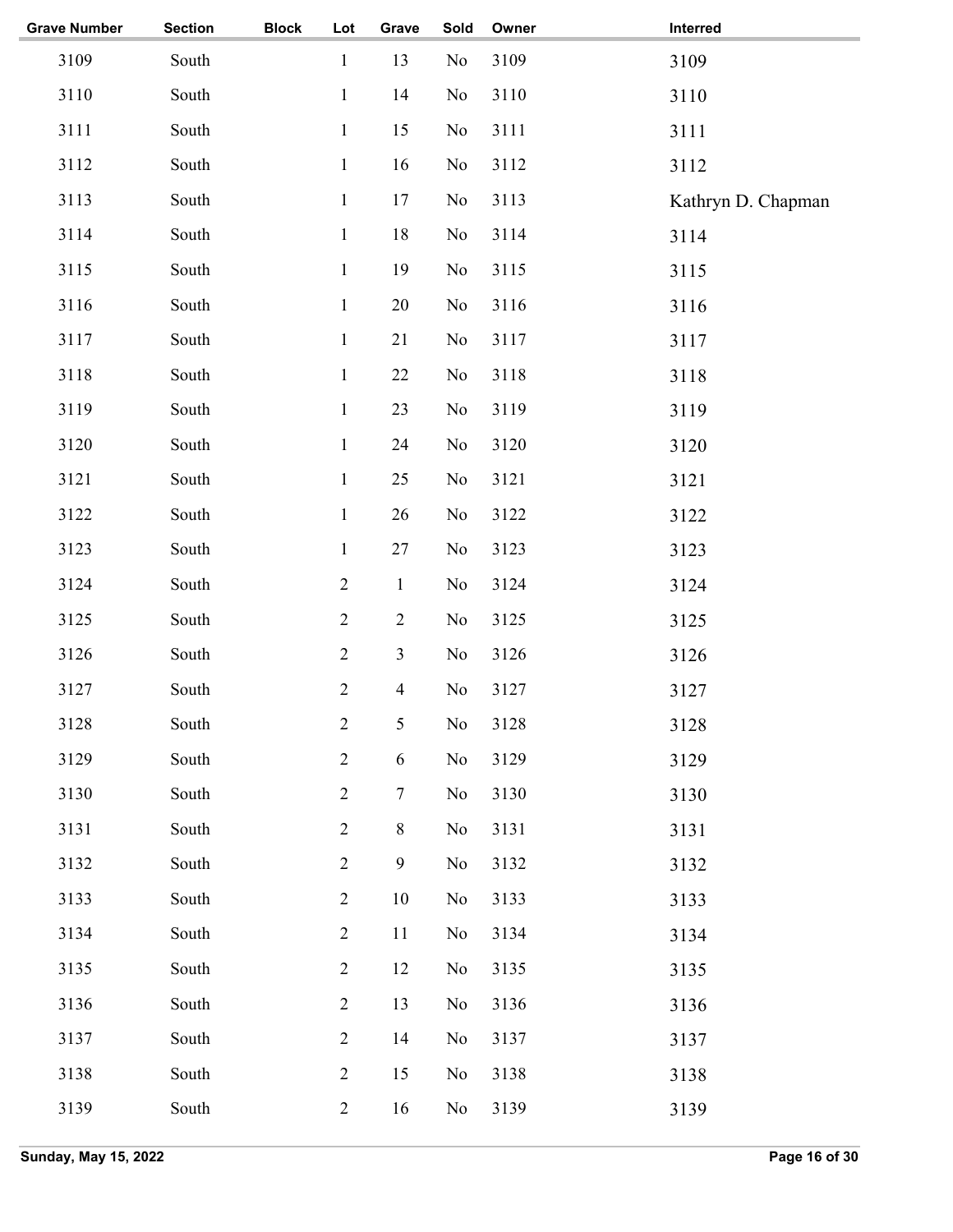| <b>Grave Number</b> | <b>Section</b> | <b>Block</b> | Lot            | Grave          | Sold           | Owner | Interred |
|---------------------|----------------|--------------|----------------|----------------|----------------|-------|----------|
| 3140                | South          |              | $\overline{2}$ | 17             | No             | 3140  | 3140     |
| 3141                | South          |              | $\overline{2}$ | 18             | No             | 3141  | 3141     |
| 3142                | South          |              | $\overline{2}$ | 19             | No             | 3142  | 3142     |
| 3143                | South          |              | $\mathbf{2}$   | 20             | No             | 3143  | 3143     |
| 3144                | South          |              | $\mathbf{2}$   | 21             | No             | 3144  | 3144     |
| 3145                | South          |              | $\mathbf{2}$   | 22             | No             | 3145  | 3145     |
| 3146                | South          |              | $\overline{2}$ | 23             | No             | 3146  | 3146     |
| 3147                | South          |              | $\overline{2}$ | 24             | No             | 3147  | 3147     |
| 3148                | South          |              | $\overline{2}$ | 25             | No             | 3148  | 3148     |
| 3149                | South          |              | $\mathbf{2}$   | 26             | No             | 3149  | 3149     |
| 3150                | South          |              | $\overline{2}$ | 27             | No             | 3150  | 3150     |
| 3151                | South          |              | 3              | $\mathbf{1}$   | No             | 3151  | 3151     |
| 3152                | South          |              | 3              | $\overline{2}$ | No             | 3152  | 3152     |
| 3153                | South          |              | 3              | $\mathfrak{Z}$ | N <sub>0</sub> | 3153  | 3153     |
| 3154                | South          |              | 3              | $\overline{4}$ | N <sub>0</sub> | 3154  | 3154     |
| 3155                | South          |              | 3              | $\mathfrak{S}$ | N <sub>0</sub> | 3155  | 3155     |
| 3156                | South          |              | 3              | 6              | No             | 3156  | 3156     |
| 3157                | South          |              | 3              | $\tau$         | No             | 3157  | 3157     |
| 3158                | South          |              | 3              | $8\,$          | N <sub>0</sub> | 3158  | 3158     |
| 3159                | South          |              | 3              | 9              | No             | 3159  | 3159     |
| 3160                | South          |              | 3              | 10             | No             | 3160  | 3160     |
| 3161                | South          |              | 3              | 11             | No             | 3161  | 3161     |
| 3162                | South          |              | $\mathfrak{Z}$ | 12             | No             | 3162  | 3162     |
| 3163                | South          |              | 3              | 13             | No             | 3163  | 3163     |
| 3164                | South          |              | 3              | 14             | No             | 3164  | 3164     |
| 3165                | South          |              | $\mathfrak{Z}$ | 15             | No             | 3165  | 3165     |
| 3166                | South          |              | $\mathfrak{Z}$ | 16             | No             | 3166  | 3166     |
| 3167                | South          |              | 3              | 17             | N <sub>0</sub> | 3167  | 3167     |
| 3168                | South          |              | 3              | 18             | No             | 3168  | 3168     |
| 3169                | South          |              | 3              | 19             | No             | 3169  | 3169     |
| 3170                | South          |              | $\mathfrak{Z}$ | 20             | No             | 3170  | 3170     |
|                     |                |              |                |                |                |       |          |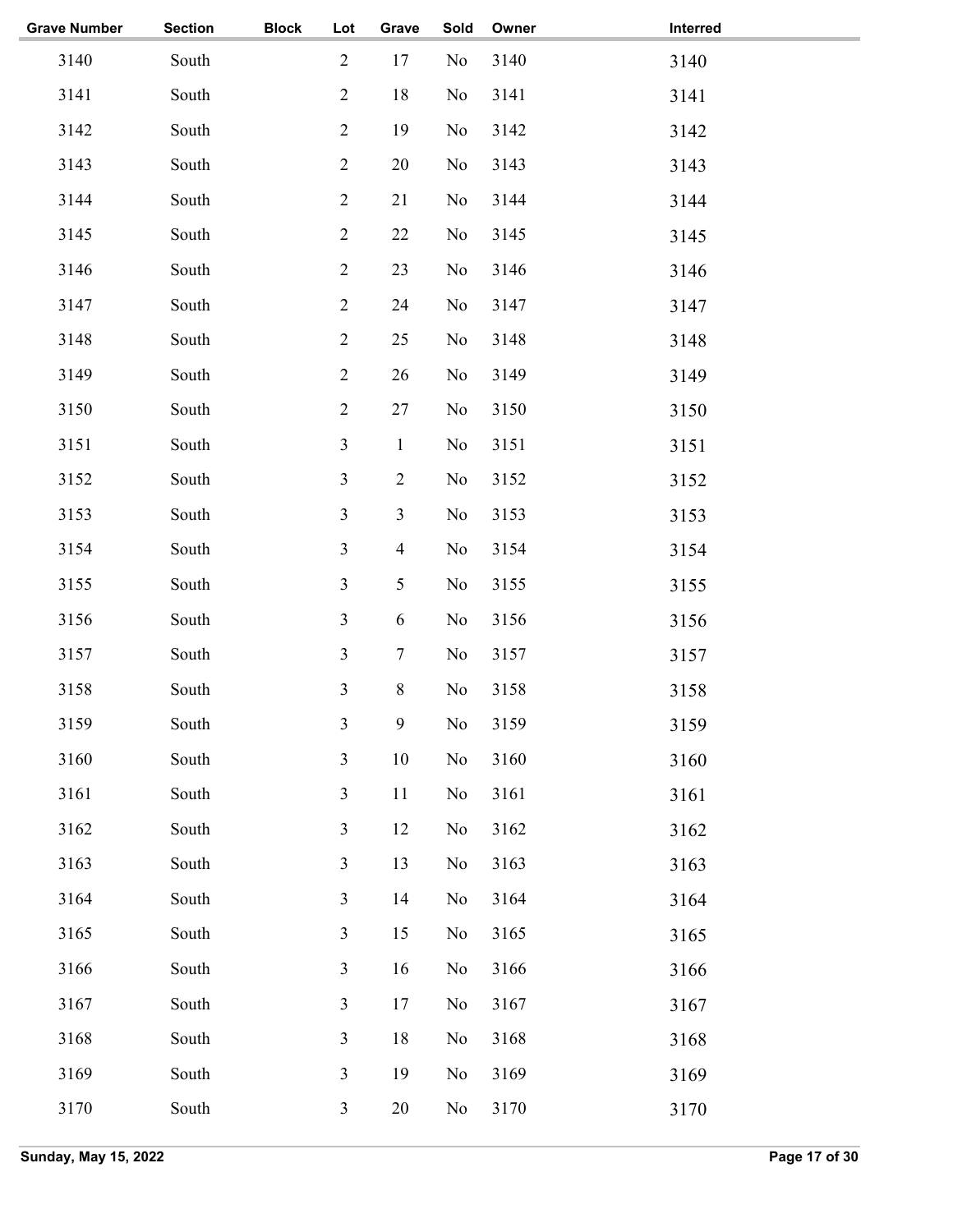| <b>Grave Number</b> | <b>Section</b> | <b>Block</b> | Lot                      | Grave          | Sold           | Owner | Interred |
|---------------------|----------------|--------------|--------------------------|----------------|----------------|-------|----------|
| 3171                | South          |              | $\mathfrak{Z}$           | 21             | No             | 3171  | 3171     |
| 3172                | South          |              | 3                        | 22             | No             | 3172  | 3172     |
| 3173                | South          |              | $\overline{3}$           | 23             | No             | 3173  | 3173     |
| 3174                | South          |              | $\overline{3}$           | 24             | No             | 3174  | 3174     |
| 3175                | South          |              | $\mathfrak{Z}$           | 25             | No             | 3175  | 3175     |
| 3176                | South          |              | $\overline{3}$           | 26             | No             | 3176  | 3176     |
| 3177                | South          |              | $\mathfrak{Z}$           | 27             | No             | 3177  | 3177     |
| 3178                | South          |              | $\overline{4}$           | $\mathbf{1}$   | No             | 3178  | 3178     |
| 3179                | South          |              | $\overline{4}$           | $\overline{2}$ | No             | 3179  | 3179     |
| 3180                | South          |              | $\overline{4}$           | $\overline{3}$ | N <sub>0</sub> | 3180  | 3180     |
| 3181                | South          |              | $\overline{4}$           | $\overline{4}$ | N <sub>0</sub> | 3181  | 3181     |
| 3182                | South          |              | $\overline{4}$           | 5              | No             | 3182  | 3182     |
| 3183                | South          |              | $\overline{4}$           | 6              | N <sub>0</sub> | 3183  | 3183     |
| 3184                | South          |              | $\overline{4}$           | $\tau$         | N <sub>0</sub> | 3184  | 3184     |
| 3185                | South          |              | $\overline{4}$           | $8\,$          | N <sub>0</sub> | 3185  | 3185     |
| 3186                | South          |              | $\overline{4}$           | 9              | No             | 3186  | 3186     |
| 3187                | South          |              | $\overline{4}$           | 10             | No             | 3187  | 3187     |
| 3188                | South          |              | $\overline{4}$           | 11             | No             | 3188  | 3188     |
| 3189                | South          |              | $\overline{4}$           | 12             | No             | 3189  | 3189     |
| 3190                | South          |              | $\overline{\mathcal{A}}$ | 13             | No             | 3190  | 3190     |
| 3191                | South          |              | $\overline{4}$           | 14             | No             | 3191  | 3191     |
| 3192                | South          |              | $\overline{4}$           | 15             | No             | 3192  | 3192     |
| 3193                | South          |              | $\overline{4}$           | 16             | No             | 3193  | 3193     |
| 3194                | South          |              | $\overline{4}$           | 17             | No             | 3194  | 3194     |
| 3195                | South          |              | $\overline{4}$           | 18             | No             | 3195  | 3195     |
| 3196                | South          |              | $\overline{4}$           | 19             | No             | 3196  | 3196     |
| 3197                | South          |              | $\overline{4}$           | 20             | No             | 3197  | 3197     |
| 3198                | South          |              | $\overline{4}$           | 21             | No             | 3198  | 3198     |
| 3199                | South          |              | $\overline{4}$           | 22             | No             | 3199  | 3199     |
| 3200                | South          |              | $\overline{4}$           | 23             | No             | 3200  | 3200     |
| 3201                | South          |              | $\overline{4}$           | 24             | No             | 3201  | 3201     |
|                     |                |              |                          |                |                |       |          |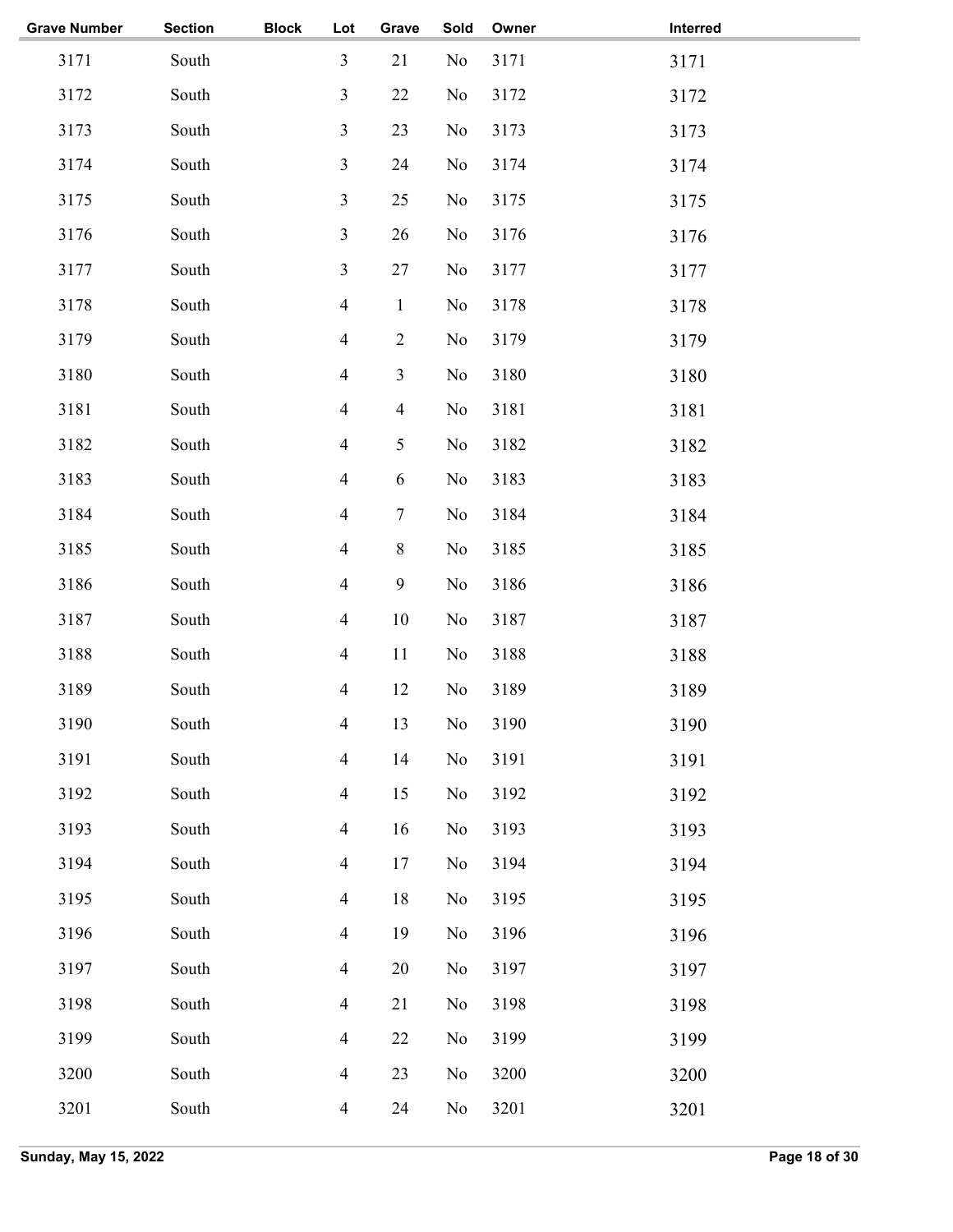| <b>Grave Number</b> | <b>Section</b> | <b>Block</b> | Lot            | Grave          | Sold           | Owner | Interred |
|---------------------|----------------|--------------|----------------|----------------|----------------|-------|----------|
| 3202                | South          |              | $\overline{4}$ | 25             | No             | 3202  | 3202     |
| 3203                | South          |              | $\overline{4}$ | 26             | No             | 3203  | 3203     |
| 3204                | South          |              | $\overline{4}$ | 27             | No             | 3204  | 3204     |
| 3205                | South          |              | 5              | $\mathbf{1}$   | N <sub>0</sub> | 3205  | 3205     |
| 3206                | South          |              | 5              | $\overline{2}$ | N <sub>0</sub> | 3206  | 3206     |
| 3207                | South          |              | 5              | $\mathfrak{Z}$ | N <sub>0</sub> | 3207  | 3207     |
| 3208                | South          |              | 5              | $\overline{4}$ | N <sub>0</sub> | 3208  | 3208     |
| 3209                | South          |              | 5              | 5              | N <sub>0</sub> | 3209  | 3209     |
| 3210                | South          |              | 5              | 6              | N <sub>o</sub> | 3210  | 3210     |
| 3211                | South          |              | 5              | $\tau$         | No             | 3211  | 3211     |
| 3212                | South          |              | 5              | $8\,$          | N <sub>0</sub> | 3212  | 3212     |
| 3213                | South          |              | 5              | 9              | No             | 3213  | 3213     |
| 3214                | South          |              | 5              | 10             | No             | 3214  | 3214     |
| 3215                | South          |              | 5              | 11             | No             | 3215  | 3215     |
| 3216                | South          |              | 5              | 12             | No             | 3216  | 3216     |
| 3217                | South          |              | 5              | 13             | No             | 3217  | 3217     |
| 3218                | South          |              | 5              | 14             | No             | 3218  | 3218     |
| 3219                | South          |              | 5              | 15             | No             | 3219  | 3219     |
| 3220                | South          |              | $\mathfrak{S}$ | 16             | No             | 3220  | 3220     |
| 3221                | South          |              | 5              | 17             | No             | 3221  | 3221     |
| 3222                | South          |              | 5              | 18             | No             | 3222  | 3222     |
| 3223                | South          |              | 5              | 19             | No             | 3223  | 3223     |
| 3224                | South          |              | 5              | 20             | No             | 3224  | 3224     |
| 3225                | South          |              | 5              | 21             | No             | 3225  | 3225     |
| 3226                | South          |              | 5              | 22             | No             | 3226  | 3226     |
| 3227                | South          |              | 5              | 23             | No             | 3227  | 3227     |
| 3228                | South          |              | 5              | 24             | No             | 3228  | 3228     |
| 3229                | South          |              | 5              | 25             | No             | 3229  | 3229     |
| 3230                | South          |              | 5              | 26             | No             | 3230  | 3230     |
| 3231                | South          |              | 5              | 27             | No             | 3231  | 3231     |
| 3232                | South          |              | 6              | $\mathbf{1}$   | No             | 3232  | 3232     |
|                     |                |              |                |                |                |       |          |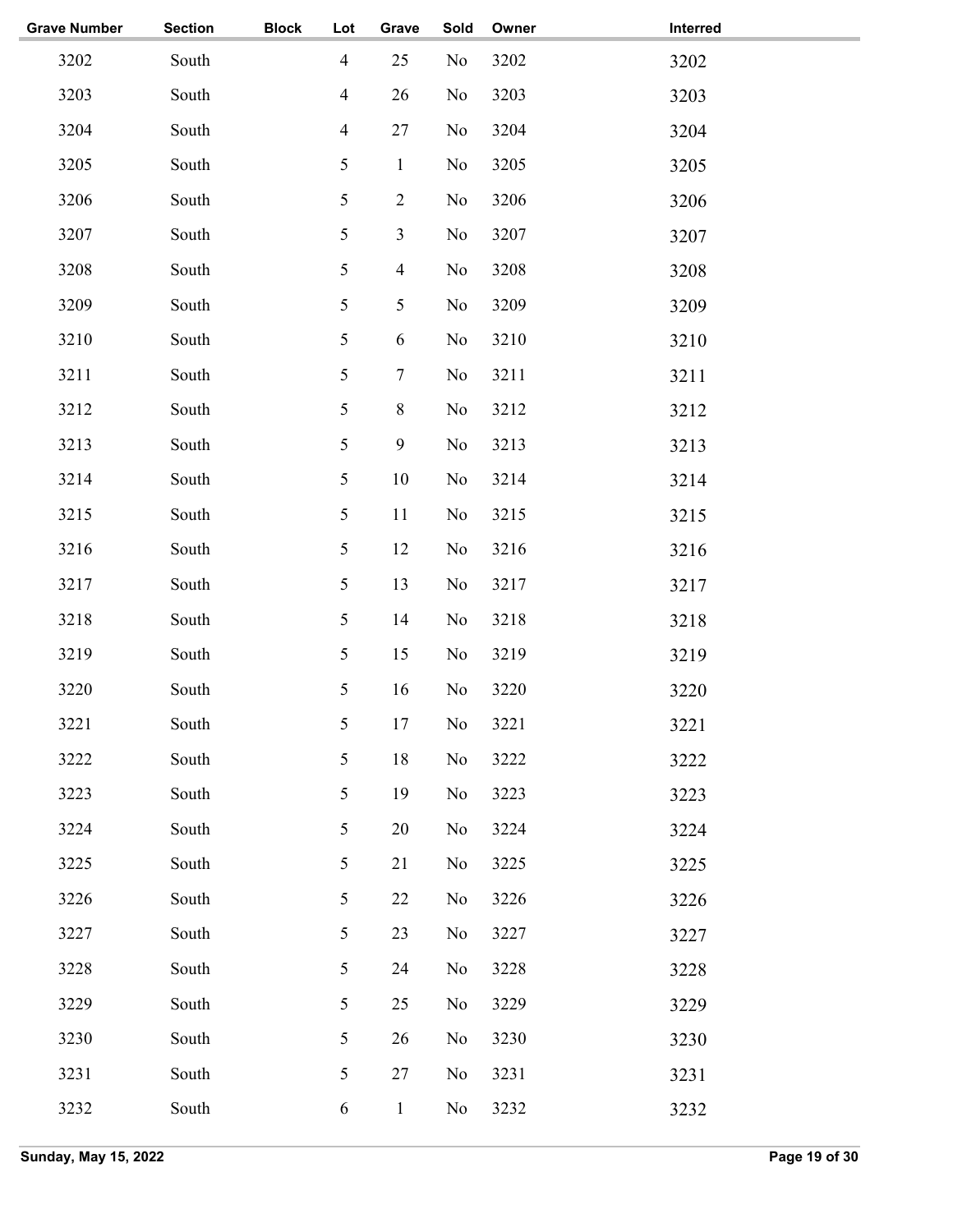| <b>Section</b> | <b>Block</b> | Lot        | Grave            | Sold | Owner | Interred |
|----------------|--------------|------------|------------------|------|-------|----------|
| South          |              | $\sqrt{6}$ | $\overline{2}$   | No   | 3233  | 3233     |
| South          |              | $\sqrt{6}$ | $\mathfrak{Z}$   | No   | 3234  | 3234     |
| South          |              | 6          | $\overline{4}$   | No   | 3235  | 3235     |
| South          |              | 6          | 5                | No   | 3236  | 3236     |
| South          |              | 6          | 6                | No   | 3237  | 3237     |
| South          |              | 6          | $\tau$           | No   | 3238  | 3238     |
| South          |              | 6          | $8\,$            | No   | 3239  | 3239     |
| South          |              | 6          | $\boldsymbol{9}$ | No   | 3240  | 3240     |
| South          |              | 6          | 10               | No   | 3241  | 3241     |
| South          |              | 6          | 11               | No   | 3242  | 3242     |
| South          |              | $\sqrt{6}$ | 12               | No   | 3243  | 3243     |
| South          |              | 6          | 13               | No   | 3244  | 3244     |
| South          |              | 6          | 14               | No   | 3245  | 3245     |
| South          |              | 6          | 15               | No   | 3246  | 3246     |
| South          |              | 6          | 16               | No   | 3247  | 3247     |
| South          |              | 6          | 17               | No   | 3248  | 3248     |
| South          |              | 6          | 18               | No   | 3249  | 3249     |
| South          |              | 6          | 19               | No   | 3250  | 3250     |
| South          |              | 6          | 20               | No   | 3251  | 3251     |
| South          |              | 6          | 21               | No   | 3252  | 3252     |
| South          |              | $\sqrt{6}$ | 22               | No   | 3253  | 3253     |
| South          |              | 6          | 23               | No   | 3254  | 3254     |
| South          |              | 6          | 24               | No   | 3255  | 3255     |
| South          |              | 6          | 25               | No   | 3256  | 3256     |
| South          |              | 6          | 26               | No   | 3257  | 3257     |
| South          |              | $\sqrt{6}$ | 27               | No   | 3258  | 3258     |
| South          |              | $\tau$     | $\mathbf{1}$     | No   | 3259  | 3259     |
| South          |              | $\tau$     | $\overline{2}$   | No   | 3260  | 3260     |
| South          |              | 7          | $\mathfrak{Z}$   | No   | 3261  | 3261     |
| South          |              | $\tau$     | $\overline{4}$   | No   | 3262  | 3262     |
| South          |              | $\tau$     | 5                | No   | 3263  | 3263     |
|                |              |            |                  |      |       |          |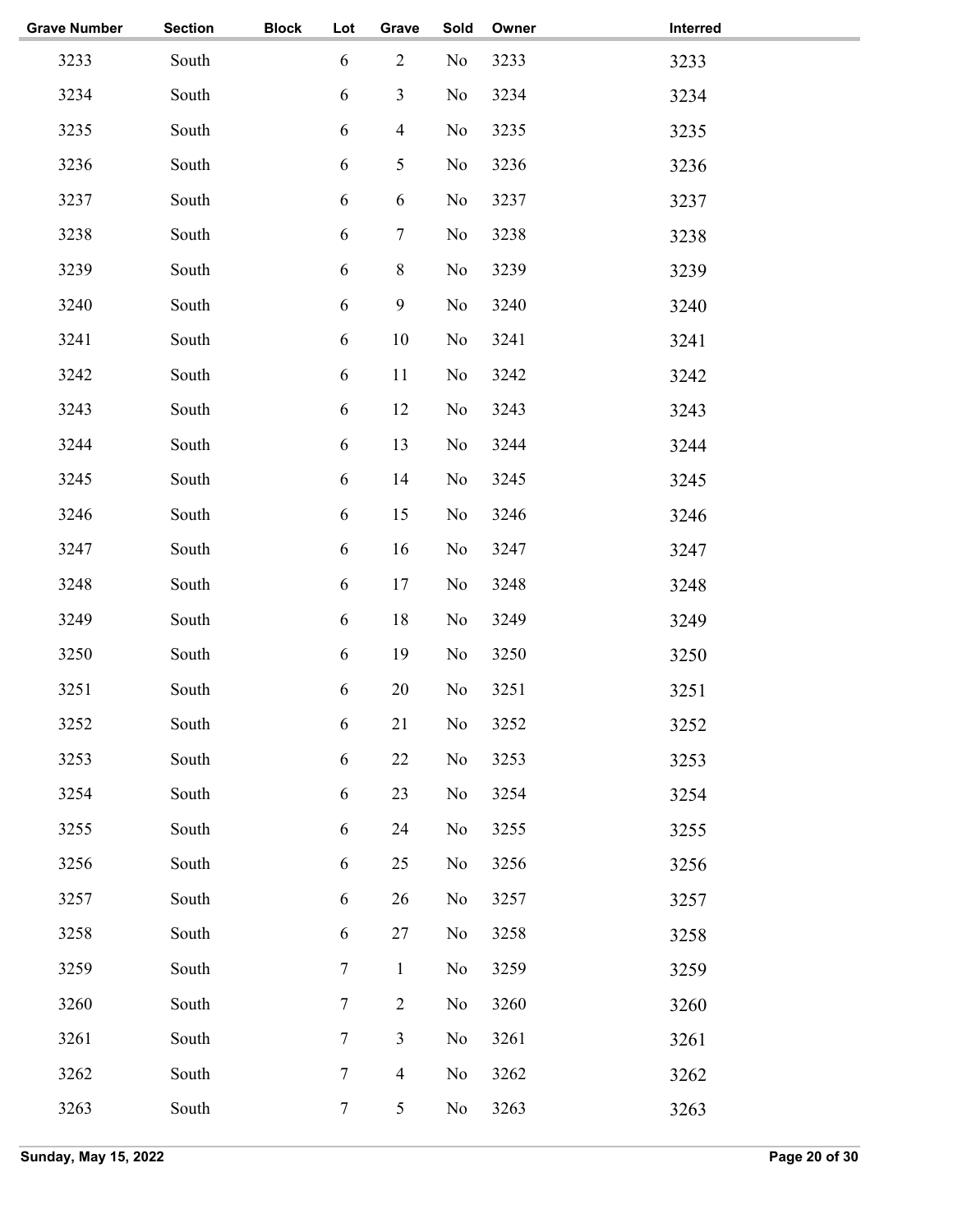| <b>Grave Number</b> | <b>Section</b> | <b>Block</b> | Lot            | Grave            | Sold | Owner | Interred |  |
|---------------------|----------------|--------------|----------------|------------------|------|-------|----------|--|
| 3264                | South          |              | $\overline{7}$ | 6                | No   | 3264  | 3264     |  |
| 3265                | South          |              | 7              | $\tau$           | No   | 3265  | 3265     |  |
| 3266                | South          |              | $\tau$         | $8\,$            | No   | 3266  | 3266     |  |
| 3267                | South          |              | $\tau$         | $\boldsymbol{9}$ | No   | 3267  | 3267     |  |
| 3268                | South          |              | $\tau$         | 10               | No   | 3268  | 3268     |  |
| 3269                | South          |              | $\tau$         | 11               | No   | 3269  | 3269     |  |
| 3270                | South          |              | $\tau$         | 12               | No   | 3270  | 3270     |  |
| 3271                | South          |              | $\tau$         | 13               | No   | 3271  | 3271     |  |
| 3272                | South          |              | $\tau$         | 14               | No   | 3272  | 3272     |  |
| 3273                | South          |              | $\overline{7}$ | 15               | No   | 3273  | 3273     |  |
| 3274                | South          |              | $\tau$         | 16               | No   | 3274  | 3274     |  |
| 3275                | South          |              | $\tau$         | 17               | No   | 3275  | 3275     |  |
| 3276                | South          |              | $\tau$         | 18               | No   | 3276  | 3276     |  |
| 3277                | South          |              | $\tau$         | 19               | No   | 3277  | 3277     |  |
| 3278                | South          |              | $\overline{7}$ | 20               | No   | 3278  | 3278     |  |
| 3279                | South          |              | $\tau$         | 21               | No   | 3279  | 3279     |  |
| 3280                | South          |              | $\tau$         | 22               | No   | 3280  | 3280     |  |
| 3281                | South          |              | $\tau$         | 23               | No   | 3281  | 3281     |  |
| 3282                | South          |              | 7              | 24               | No   | 3282  | 3282     |  |
| 3283                | South          |              | 7              | 25               | No   | 3283  | 3283     |  |
| 3284                | South          |              | $\tau$         | 26               | No   | 3284  | 3284     |  |
| 3285                | South          |              | $\tau$         | 27               | No   | 3285  | 3285     |  |
| 3286                | South          |              | $\,8\,$        | $\mathbf{1}$     | No   | 3286  | 3286     |  |
| 3287                | South          |              | $\, 8$         | $\overline{2}$   | No   | 3287  | 3287     |  |
| 3288                | South          |              | $\,8\,$        | $\mathfrak{Z}$   | No   | 3288  | 3288     |  |
| 3289                | South          |              | $\, 8$         | $\overline{4}$   | No   | 3289  | 3289     |  |
| 3290                | South          |              | $\,8\,$        | 5                | No   | 3290  | 3290     |  |
| 3291                | South          |              | $\, 8$         | 6                | No   | 3291  | 3291     |  |
| 3292                | South          |              | $\, 8$         | $\tau$           | No   | 3292  | 3292     |  |
| 3293                | South          |              | $\,8\,$        | $8\,$            | No   | 3293  | 3293     |  |
| 3294                | South          |              | $\,8\,$        | 9                | No   | 3294  | 3294     |  |
|                     |                |              |                |                  |      |       |          |  |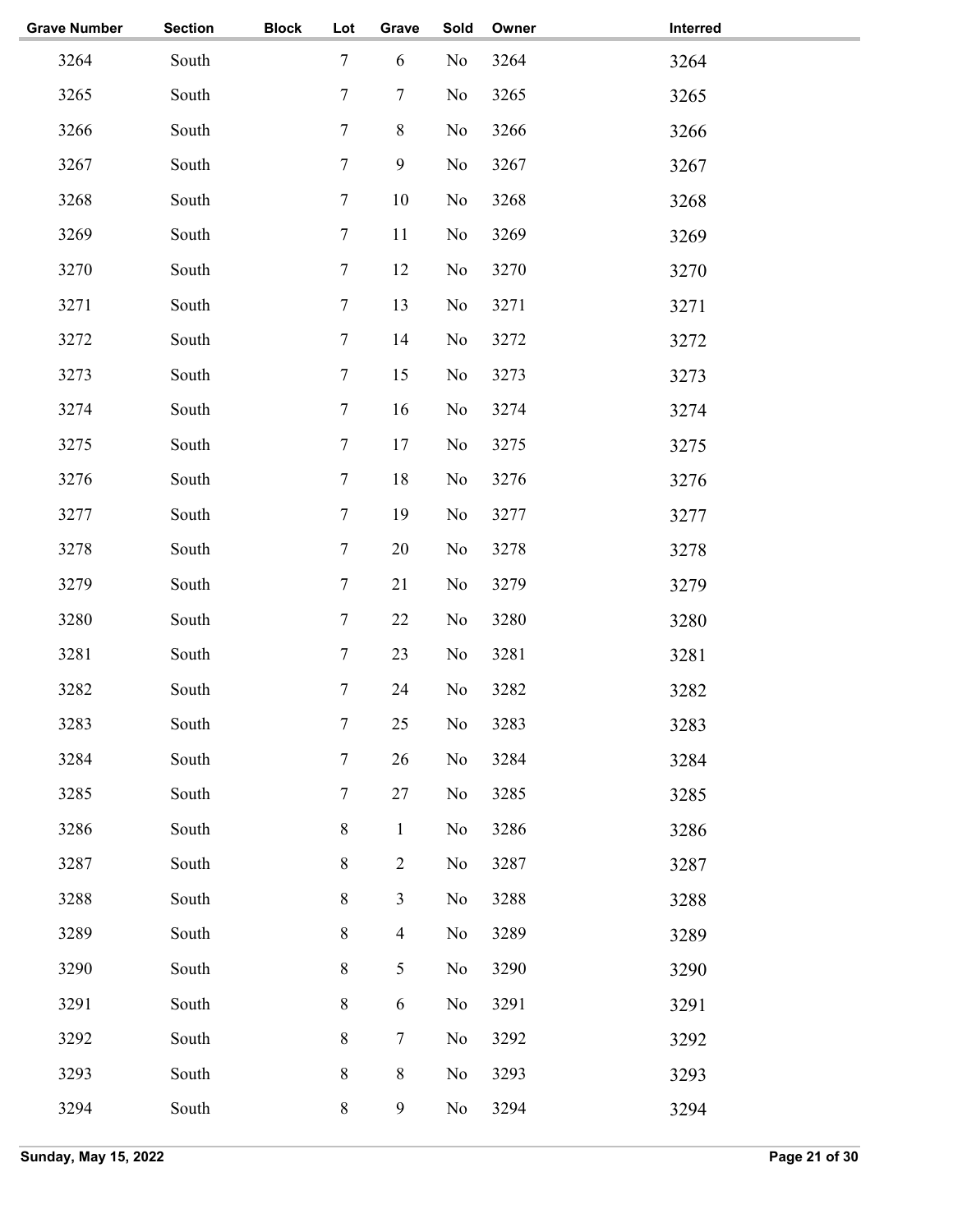| <b>Grave Number</b> | <b>Section</b> | <b>Block</b> | Lot              | Grave          | Sold           | Owner | Interred |
|---------------------|----------------|--------------|------------------|----------------|----------------|-------|----------|
| 3295                | South          |              | $8\,$            | 10             | No             | 3295  | 3295     |
| 3296                | South          |              | $8\,$            | 11             | No             | 3296  | 3296     |
| 3297                | South          |              | $8\,$            | 12             | N <sub>o</sub> | 3297  | 3297     |
| 3298                | South          |              | $8\,$            | 13             | No             | 3298  | 3298     |
| 3299                | South          |              | $\, 8$           | 14             | No             | 3299  | 3299     |
| 3300                | South          |              | $\, 8$           | 15             | No             | 3300  | 3300     |
| 3301                | South          |              | $\, 8$           | 16             | No             | 3301  | 3301     |
| 3302                | South          |              | $\, 8$           | 17             | No             | 3302  | 3302     |
| 3303                | South          |              | $\, 8$           | 18             | N <sub>o</sub> | 3303  | 3303     |
| 3304                | South          |              | $8\,$            | 19             | No             | 3304  | 3304     |
| 3305                | South          |              | $8\,$            | 20             | No             | 3305  | 3305     |
| 3306                | South          |              | $\, 8$           | 21             | No             | 3306  | 3306     |
| 3307                | South          |              | $\, 8$           | 22             | No             | 3307  | 3307     |
| 3308                | South          |              | $\,8\,$          | 23             | No             | 3308  | 3308     |
| 3309                | South          |              | $\,8\,$          | 24             | No             | 3309  | 3309     |
| 3310                | South          |              | $\,8\,$          | 25             | No             | 3310  | 3310     |
| 3311                | South          |              | $\,8\,$          | 26             | N <sub>o</sub> | 3311  | 3311     |
| 3312                | South          |              | $8\,$            | 27             | No             | 3312  | 3312     |
| 3313                | South          |              | $\boldsymbol{9}$ | $\mathbf{1}$   | N <sub>0</sub> | 3313  | 3313     |
| 3314                | South          |              | 9                | $\overline{2}$ | No             | 3314  | 3314     |
| 3315                | South          |              | $\boldsymbol{9}$ | $\mathfrak{Z}$ | No             | 3315  | 3315     |
| 3316                | South          |              | $\mathbf{9}$     | $\overline{4}$ | N <sub>0</sub> | 3316  | 3316     |
| 3317                | South          |              | $\mathbf{9}$     | $\mathfrak{S}$ | N <sub>0</sub> | 3317  | 3317     |
| 3318                | South          |              | $\boldsymbol{9}$ | 6              | No             | 3318  | 3318     |
| 3319                | South          |              | $\boldsymbol{9}$ | $\tau$         | No             | 3319  | 3319     |
| 3320                | South          |              | $\mathbf{9}$     | $8\,$          | No             | 3320  | 3320     |
| 3321                | South          |              | $\mathbf{9}$     | $\overline{9}$ | No             | 3321  | 3321     |
| 3322                | South          |              | 9                | 10             | No             | 3322  | 3322     |
| 3323                | South          |              | $\boldsymbol{9}$ | 11             | No             | 3323  | 3323     |
| 3324                | South          |              | $\boldsymbol{9}$ | 12             | No             | 3324  | 3324     |
| 3325                | South          |              | $\boldsymbol{9}$ | 13             | No             | 3325  | 3325     |
|                     |                |              |                  |                |                |       |          |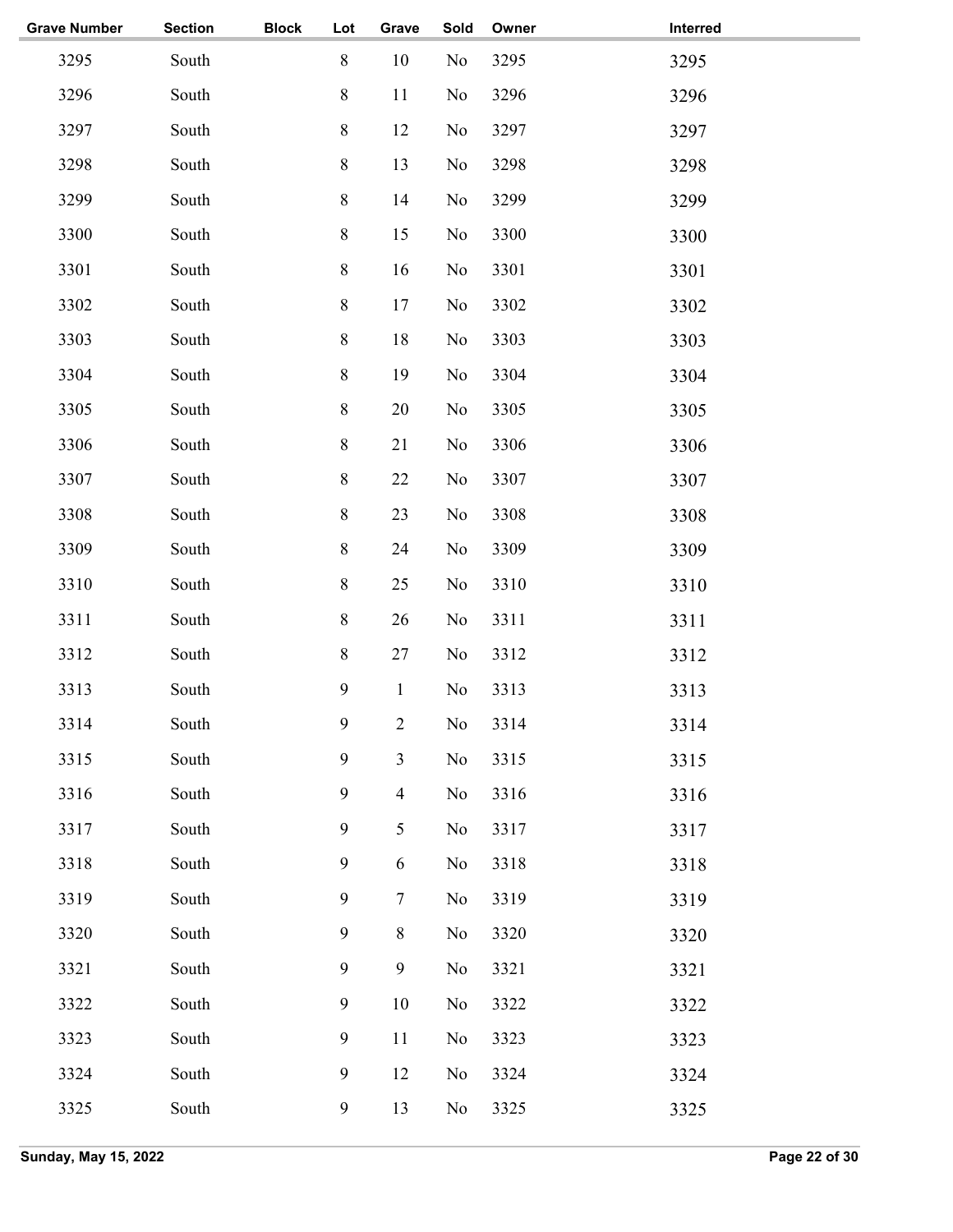| <b>Grave Number</b> | <b>Section</b> | <b>Block</b> | Lot              | Grave          | Sold | Owner | Interred |  |
|---------------------|----------------|--------------|------------------|----------------|------|-------|----------|--|
| 3326                | South          |              | 9                | 14             | No   | 3326  | 3326     |  |
| 3327                | South          |              | $\boldsymbol{9}$ | 15             | No   | 3327  | 3327     |  |
| 3328                | South          |              | $\boldsymbol{9}$ | 16             | No   | 3328  | 3328     |  |
| 3329                | South          |              | $\boldsymbol{9}$ | 17             | No   | 3329  | 3329     |  |
| 3330                | South          |              | 9                | 18             | No   | 3330  | 3330     |  |
| 3331                | South          |              | 9                | 19             | No   | 3331  | 3331     |  |
| 3332                | South          |              | $\boldsymbol{9}$ | 20             | No   | 3332  | 3332     |  |
| 3333                | South          |              | 9                | 21             | No   | 3333  | 3333     |  |
| 3334                | South          |              | 9                | 22             | No   | 3334  | 3334     |  |
| 3335                | South          |              | $\boldsymbol{9}$ | 23             | No   | 3335  | 3335     |  |
| 3336                | South          |              | $\boldsymbol{9}$ | 24             | No   | 3336  | 3336     |  |
| 3337                | South          |              | 9                | 25             | No   | 3337  | 3337     |  |
| 3338                | South          |              | 9                | 26             | No   | 3338  | 3338     |  |
| 3339                | South          |              | $\boldsymbol{9}$ | 27             | No   | 3339  | 3339     |  |
| 3340                | South          |              | 10               | $\mathbf{1}$   | No   | 3340  | 3340     |  |
| 3341                | South          |              | 10               | $\overline{2}$ | No   | 3341  | 3341     |  |
| 3342                | South          |              | 10               | $\mathfrak{Z}$ | No   | 3342  | 3342     |  |
| 3343                | South          |              | 10               | $\overline{4}$ | No   | 3343  | 3343     |  |
| 3344                | South          |              | 10               | 5              | No   | 3344  | 3344     |  |
| 3345                | South          |              | 10               | 6              | No   | 3345  | 3345     |  |
| 3346                | South          |              | $10\,$           | $\tau$         | No   | 3346  | 3346     |  |
| 3347                | South          |              | $10\,$           | $8\,$          | No   | 3347  | 3347     |  |
| 3348                | South          |              | 10               | $\overline{9}$ | No   | 3348  | 3348     |  |
| 3349                | South          |              | 10               | 10             | No   | 3349  | 3349     |  |
| 3350                | South          |              | 10               | 11             | No   | 3350  | 3350     |  |
| 3351                | South          |              | 10               | 12             | No   | 3351  | 3351     |  |
| 3352                | South          |              | 10               | 13             | No   | 3352  | 3352     |  |
| 3353                | South          |              | 10               | 14             | No   | 3353  | 3353     |  |
| 3354                | South          |              | 10               | 15             | No   | 3354  | 3354     |  |
| 3355                | South          |              | 10               | 16             | No   | 3355  | 3355     |  |
| 3356                | South          |              | 10               | 17             | No   | 3356  | 3356     |  |
|                     |                |              |                  |                |      |       |          |  |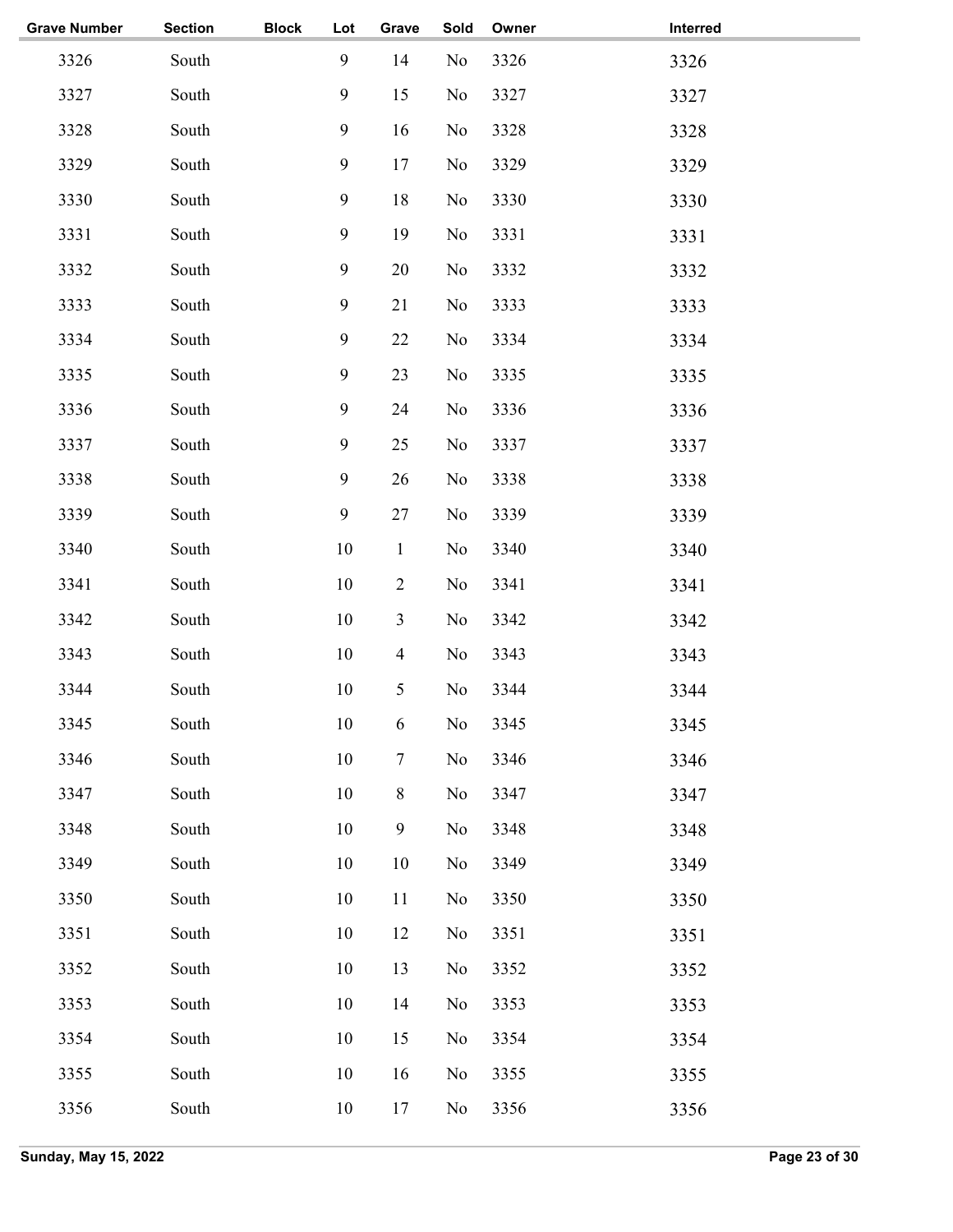| <b>Grave Number</b> | <b>Section</b> | <b>Block</b> | Lot | Grave            | Sold           | Owner | Interred |
|---------------------|----------------|--------------|-----|------------------|----------------|-------|----------|
| 3357                | South          |              | 10  | 18               | No             | 3357  | 3357     |
| 3358                | South          |              | 10  | 19               | No             | 3358  | 3358     |
| 3359                | South          |              | 10  | 20               | No             | 3359  | 3359     |
| 3360                | South          |              | 10  | 21               | No             | 3360  | 3360     |
| 3361                | South          |              | 10  | 22               | No             | 3361  | 3361     |
| 3362                | South          |              | 10  | 23               | N <sub>0</sub> | 3362  | 3362     |
| 3363                | South          |              | 10  | 24               | N <sub>0</sub> | 3363  | 3363     |
| 3364                | South          |              | 10  | 25               | No             | 3364  | 3364     |
| 3365                | South          |              | 10  | 26               | No             | 3365  | 3365     |
| 3366                | South          |              | 10  | 27               | N <sub>o</sub> | 3366  | 3366     |
| 3367                | South          |              | 11  | $\mathbf{1}$     | No             | 3367  | 3367     |
| 3368                | South          |              | 11  | $\overline{2}$   | No             | 3368  | 3368     |
| 3369                | South          |              | 11  | $\mathfrak{Z}$   | No             | 3369  | 3369     |
| 3370                | South          |              | 11  | $\overline{4}$   | No             | 3370  | 3370     |
| 3371                | South          |              | 11  | $\mathfrak{S}$   | No             | 3371  | 3371     |
| 3372                | South          |              | 11  | 6                | No             | 3372  | 3372     |
| 3373                | South          |              | 11  | $\tau$           | N <sub>o</sub> | 3373  | 3373     |
| 3374                | South          |              | 11  | $8\,$            | No             | 3374  | 3374     |
| 3375                | South          |              | 11  | $\boldsymbol{9}$ | No             | 3375  | 3375     |
| 3376                | South          |              | 11  | 10               | No             | 3376  | 3376     |
| 3377                | South          |              | 11  | 11               | No             | 3377  | 3377     |
| 3378                | South          |              | 11  | 12               | N <sub>0</sub> | 3378  | 3378     |
| 3379                | South          |              | 11  | 13               | N <sub>0</sub> | 3379  | 3379     |
| 3380                | South          |              | 11  | 14               | No             | 3380  | 3380     |
| 3381                | South          |              | 11  | 15               | N <sub>0</sub> | 3381  | 3381     |
| 3382                | South          |              | 11  | 16               | No             | 3382  | 3382     |
| 3383                | South          |              | 11  | 17               | N <sub>0</sub> | 3383  | 3383     |
| 3384                | South          |              | 11  | 18               | N <sub>0</sub> | 3384  | 3384     |
| 3385                | South          |              | 11  | 19               | N <sub>0</sub> | 3385  | 3385     |
| 3386                | South          |              | 11  | 20               | N <sub>0</sub> | 3386  | 3386     |
| 3387                | South          |              | 11  | 21               | No             | 3387  | 3387     |
|                     |                |              |     |                  |                |       |          |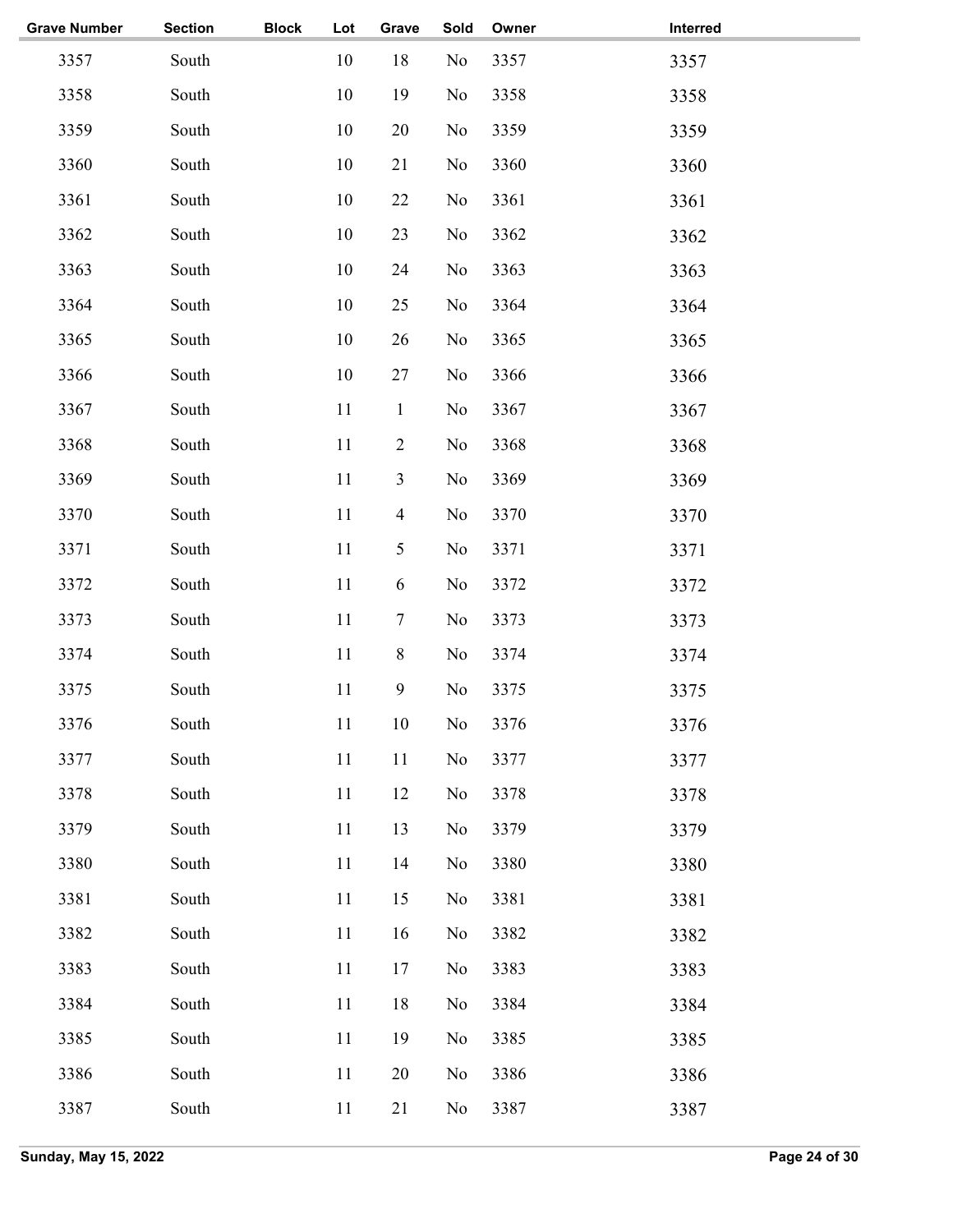| <b>Section</b> | <b>Block</b> | Lot | Grave            | Sold           | Owner | Interred |  |
|----------------|--------------|-----|------------------|----------------|-------|----------|--|
| South          |              | 11  | 22               | No             | 3388  | 3388     |  |
| South          |              | 11  | 23               | N <sub>0</sub> | 3389  | 3389     |  |
| South          |              | 11  | 24               | No             | 3390  | 3390     |  |
| South          |              | 11  | 25               | N <sub>o</sub> | 3391  | 3391     |  |
| South          |              | 11  | 26               | No             | 3392  | 3392     |  |
| South          |              | 11  | 27               | N <sub>0</sub> | 3393  | 3393     |  |
| South          |              | 12  | $\mathbf{1}$     | No             | 3394  | 3394     |  |
| South          |              | 12  | $\overline{2}$   | No             | 3395  | 3395     |  |
| South          |              | 12  | 3                | No             | 3396  | 3396     |  |
| South          |              | 12  | $\overline{4}$   | No             | 3397  | 3397     |  |
| South          |              | 12  | 5                | No             | 3398  | 3398     |  |
| South          |              | 12  | 6                | No             | 3399  | 3399     |  |
| South          |              | 12  | $\boldsymbol{7}$ | No             | 3400  | 3400     |  |
| South          |              | 12  | $\,8\,$          | No             | 3401  | 3401     |  |
| South          |              | 12  | $\boldsymbol{9}$ | No             | 3402  | 3402     |  |
| South          |              | 12  | 10               | No             | 3403  | 3403     |  |
| South          |              | 12  | 11               | No             | 3404  | 3404     |  |
| South          |              | 12  | 12               | No             | 3405  | 3405     |  |
| South          |              | 12  | 13               | N <sub>0</sub> | 3406  | 3406     |  |
| South          |              | 12  | 14               | No             | 3407  | 3407     |  |
| South          |              | 12  | 15               | No             | 3408  | 3408     |  |
| South          |              | 12  | 16               | No             | 3409  | 3409     |  |
| South          |              | 12  | 17               | No             | 3410  | 3410     |  |
| South          |              | 12  | 18               | No             | 3411  | 3411     |  |
| South          |              | 12  | 19               | No             | 3412  | 3412     |  |
| South          |              | 12  | 20               | No             | 3413  | 3413     |  |
| South          |              | 12  | 21               | No             | 3414  | 3414     |  |
| South          |              | 12  | 22               | No             | 3415  | 3415     |  |
| South          |              | 12  | 23               | No             | 3416  | 3416     |  |
| South          |              | 12  | 24               | N <sub>0</sub> | 3417  | 3417     |  |
| South          |              | 12  | 25               | No             | 3418  | 3418     |  |
|                |              |     |                  |                |       |          |  |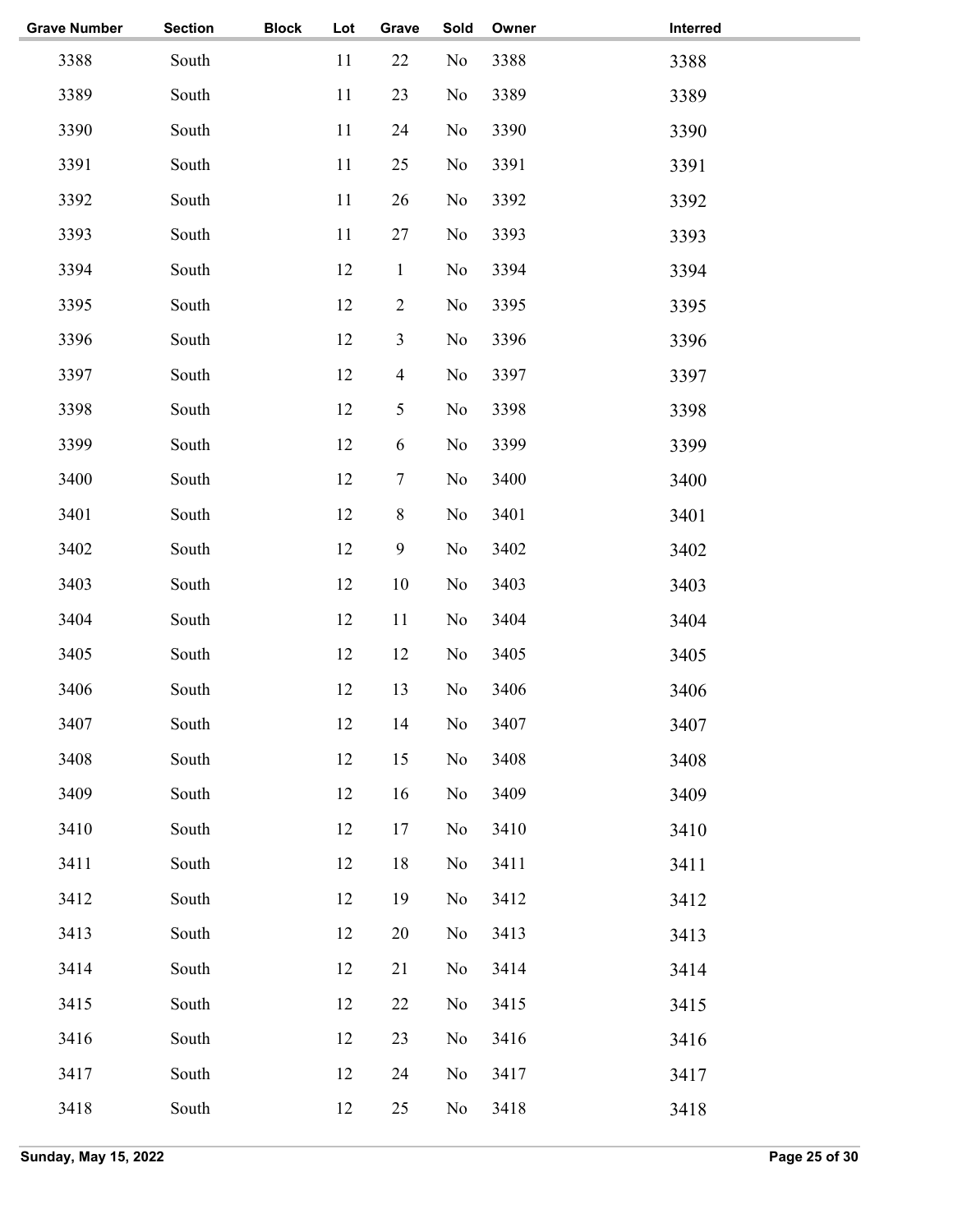| <b>Grave Number</b> | <b>Section</b> | <b>Block</b> | Lot | Grave            | Sold           | Owner | Interred |
|---------------------|----------------|--------------|-----|------------------|----------------|-------|----------|
| 3419                | South          |              | 12  | 26               | No             | 3419  | 3419     |
| 3420                | South          |              | 12  | 27               | No             | 3420  | 3420     |
| 3421                | South          |              | 13  | $\mathbf{1}$     | No             | 3421  | 3421     |
| 3422                | South          |              | 13  | $\overline{2}$   | No             | 3422  | 3422     |
| 3423                | South          |              | 13  | $\mathfrak{Z}$   | No             | 3423  | 3423     |
| 3424                | South          |              | 13  | $\overline{4}$   | No             | 3424  | 3424     |
| 3425                | South          |              | 13  | 5                | No             | 3425  | 3425     |
| 3426                | South          |              | 13  | 6                | No             | 3426  | 3426     |
| 3427                | South          |              | 13  | $\tau$           | No             | 3427  | 3427     |
| 3428                | South          |              | 13  | $8\,$            | No             | 3428  | 3428     |
| 3429                | South          |              | 13  | $\boldsymbol{9}$ | No             | 3429  | 3429     |
| 3430                | South          |              | 13  | 10               | N <sub>o</sub> | 3430  | 3430     |
| 3431                | South          |              | 13  | 11               | No             | 3431  | 3431     |
| 3432                | South          |              | 13  | 12               | No             | 3432  | 3432     |
| 3433                | South          |              | 13  | 13               | No             | 3433  | 3433     |
| 3434                | South          |              | 13  | 14               | No             | 3434  | 3434     |
| 3435                | South          |              | 13  | 15               | No             | 3435  | 3435     |
| 3436                | South          |              | 13  | 16               | No             | 3436  | 3436     |
| 3437                | South          |              | 13  | 17               | No             | 3437  | 3437     |
| 3438                | South          |              | 13  | 18               | No             | 3438  | 3438     |
| 3439                | South          |              | 13  | 19               | No             | 3439  | 3439     |
| 3440                | South          |              | 13  | 20               | N <sub>o</sub> | 3440  | 3440     |
| 3441                | South          |              | 13  | 21               | No             | 3441  | 3441     |
| 3442                | South          |              | 13  | 22               | No             | 3442  | 3442     |
| 3443                | South          |              | 13  | 23               | No             | 3443  | 3443     |
| 3444                | South          |              | 13  | 24               | No             | 3444  | 3444     |
| 3445                | South          |              | 13  | 25               | No             | 3445  | 3445     |
| 3446                | South          |              | 13  | 26               | N <sub>o</sub> | 3446  | 3446     |
| 3447                | South          |              | 13  | 27               | No             | 3447  | 3447     |
| 3448                | South          |              | 14  | $\mathbf{1}$     | No             | 3448  | 3448     |
| 3449                | South          |              | 14  | $\overline{2}$   | No             | 3449  | 3449     |
|                     |                |              |     |                  |                |       |          |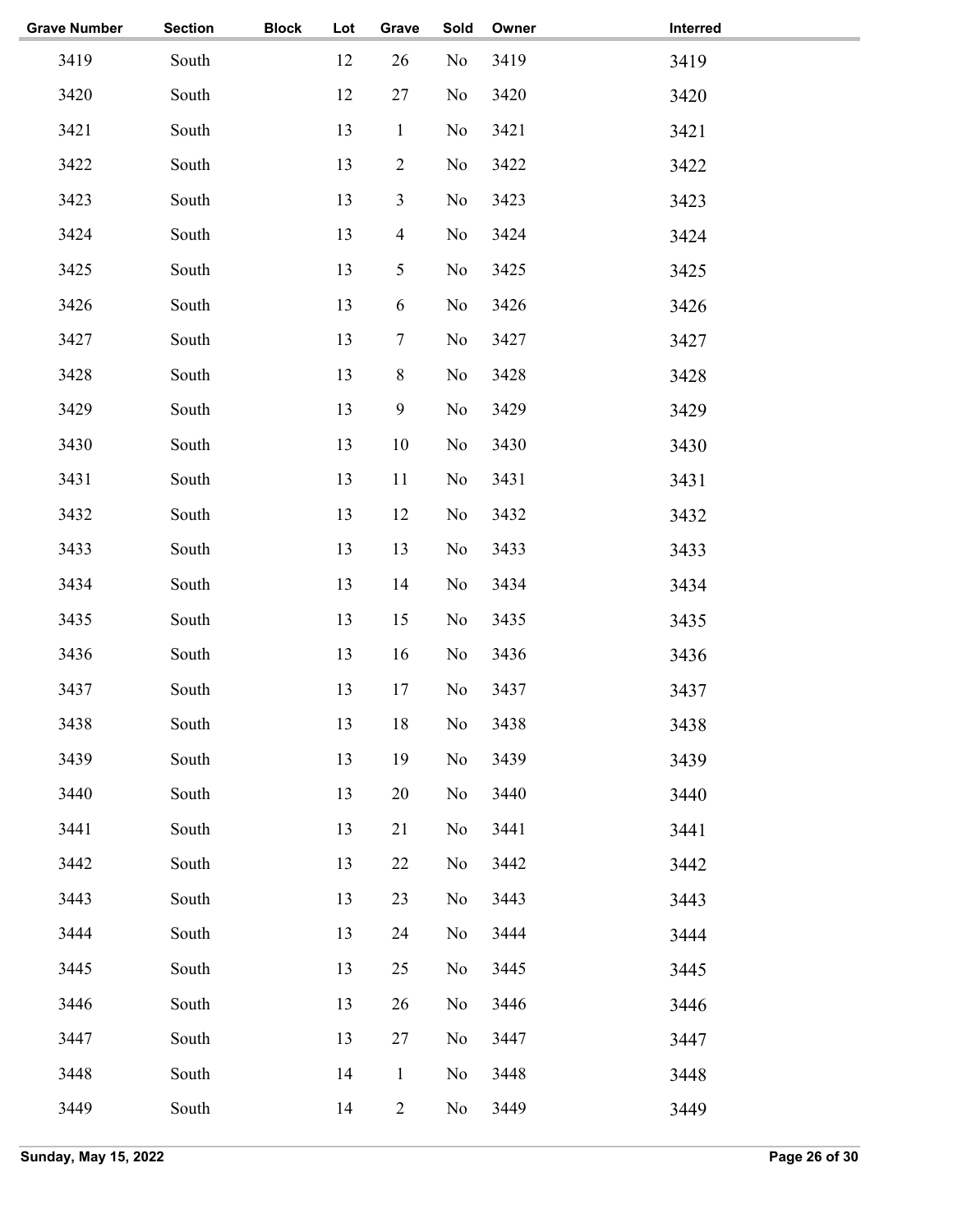| <b>Grave Number</b> | <b>Section</b> | <b>Block</b> | Lot | Grave            | Sold           | Owner | Interred |
|---------------------|----------------|--------------|-----|------------------|----------------|-------|----------|
| 3450                | South          |              | 14  | $\overline{3}$   | No             | 3450  | 3450     |
| 3451                | South          |              | 14  | $\overline{4}$   | No             | 3451  | 3451     |
| 3452                | South          |              | 14  | 5                | No             | 3452  | 3452     |
| 3453                | South          |              | 14  | 6                | No             | 3453  | 3453     |
| 3454                | South          |              | 14  | 7                | No             | 3454  | 3454     |
| 3455                | South          |              | 14  | $8\,$            | No             | 3455  | 3455     |
| 3456                | South          |              | 14  | $\boldsymbol{9}$ | No             | 3456  | 3456     |
| 3457                | South          |              | 14  | 10               | No             | 3457  | 3457     |
| 3458                | South          |              | 14  | 11               | No             | 3458  | 3458     |
| 3459                | South          |              | 14  | 12               | No             | 3459  | 3459     |
| 3460                | South          |              | 14  | 13               | No             | 3460  | 3460     |
| 3461                | South          |              | 14  | 14               | No             | 3461  | 3461     |
| 3462                | South          |              | 14  | 15               | No             | 3462  | 3462     |
| 3463                | South          |              | 14  | 16               | N <sub>0</sub> | 3463  | 3463     |
| 3464                | South          |              | 14  | 17               | N <sub>0</sub> | 3464  | 3464     |
| 3465                | South          |              | 14  | 18               | No             | 3465  | 3465     |
| 3466                | South          |              | 14  | 19               | N <sub>0</sub> | 3466  | 3466     |
| 3467                | South          |              | 14  | 20               | N <sub>0</sub> | 3467  | 3467     |
| 3468                | South          |              | 14  | 21               | No             | 3468  | 3468     |
| 3469                | South          |              | 14  | 22               | No             | 3469  | 3469     |
| 3470                | South          |              | 14  | 23               | No             | 3470  | 3470     |
| 3471                | South          |              | 14  | 24               | N <sub>0</sub> | 3471  | 3471     |
| 3472                | South          |              | 14  | 25               | N <sub>0</sub> | 3472  | 3472     |
| 3473                | South          |              | 14  | 26               | No             | 3473  | 3473     |
| 3474                | South          |              | 14  | 27               | No             | 3474  | 3474     |
| 3475                | South          |              | 15  | $\mathbf{1}$     | No             | 3475  | 3475     |
| 3476                | South          |              | 15  | $\overline{2}$   | No             | 3476  | 3476     |
| 3477                | South          |              | 15  | $\mathfrak{Z}$   | No             | 3477  | 3477     |
| 3478                | South          |              | 15  | $\overline{4}$   | No             | 3478  | 3478     |
| 3479                | South          |              | 15  | 5                | No             | 3479  | 3479     |
| 3480                | South          |              | 15  | 6                | No             | 3480  | 3480     |
|                     |                |              |     |                  |                |       |          |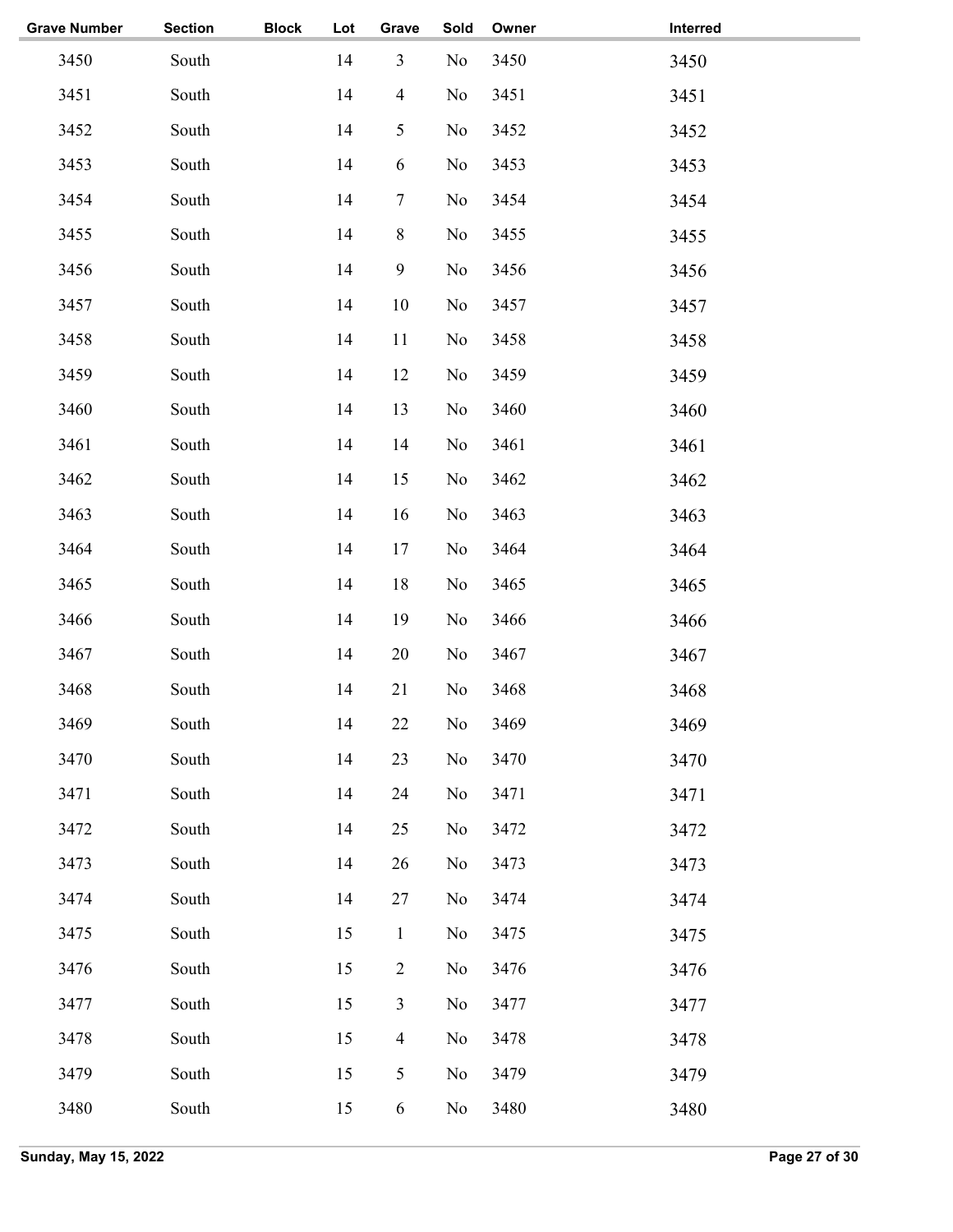| <b>Grave Number</b> | <b>Section</b> | <b>Block</b> | Lot | Grave            | Sold           | Owner | Interred |  |
|---------------------|----------------|--------------|-----|------------------|----------------|-------|----------|--|
| 3481                | South          |              | 15  | $\tau$           | No             | 3481  | 3481     |  |
| 3482                | South          |              | 15  | $8\,$            | No             | 3482  | 3482     |  |
| 3483                | South          |              | 15  | $\boldsymbol{9}$ | No             | 3483  | 3483     |  |
| 3484                | South          |              | 15  | 10               | No             | 3484  | 3484     |  |
| 3485                | South          |              | 15  | 11               | N <sub>0</sub> | 3485  | 3485     |  |
| 3486                | South          |              | 15  | 12               | N <sub>0</sub> | 3486  | 3486     |  |
| 3487                | South          |              | 15  | 13               | N <sub>0</sub> | 3487  | 3487     |  |
| 3488                | South          |              | 15  | 14               | N <sub>0</sub> | 3488  | 3488     |  |
| 3489                | South          |              | 15  | 15               | N <sub>0</sub> | 3489  | 3489     |  |
| 3490                | South          |              | 15  | 16               | N <sub>0</sub> | 3490  | 3490     |  |
| 3491                | South          |              | 15  | 17               | N <sub>0</sub> | 3491  | 3491     |  |
| 3492                | South          |              | 15  | 18               | N <sub>0</sub> | 3492  | 3492     |  |
| 3493                | South          |              | 15  | 19               | No             | 3493  | 3493     |  |
| 3494                | South          |              | 15  | 20               | N <sub>0</sub> | 3494  | 3494     |  |
| 3495                | South          |              | 15  | 21               | No             | 3495  | 3495     |  |
| 3496                | South          |              | 15  | 22               | No             | 3496  | 3496     |  |
| 3497                | South          |              | 15  | 23               | No             | 3497  | 3497     |  |
| 3498                | South          |              | 15  | 24               | N <sub>0</sub> | 3498  | 3498     |  |
| 3499                | South          |              | 15  | 25               | No             | 3499  | 3499     |  |
| 3500                | South          |              | 15  | 26               | No             | 3500  | 3500     |  |
| 3501                | South          |              | 15  | 27               | No             | 3501  | 3501     |  |
| 3502                | South          |              | 16  | $\mathbf{1}$     | No             | 3502  | 3502     |  |
| 3503                | South          |              | 16  | $\overline{2}$   | No             | 3503  | 3503     |  |
| 3504                | South          |              | 16  | $\mathfrak{Z}$   | No             | 3504  | 3504     |  |
| 3505                | South          |              | 16  | $\overline{4}$   | No             | 3505  | 3505     |  |
| 3506                | South          |              | 16  | 5                | No             | 3506  | 3506     |  |
| 3507                | South          |              | 16  | 6                | No             | 3507  | 3507     |  |
| 3508                | South          |              | 16  | $\tau$           | No             | 3508  | 3508     |  |
| 3509                | South          |              | 16  | $8\,$            | No             | 3509  | 3509     |  |
| 3510                | South          |              | 16  | 9                | No             | 3510  | 3510     |  |
| 3511                | South          |              | 16  | 10               | No             | 3511  | 3511     |  |
|                     |                |              |     |                  |                |       |          |  |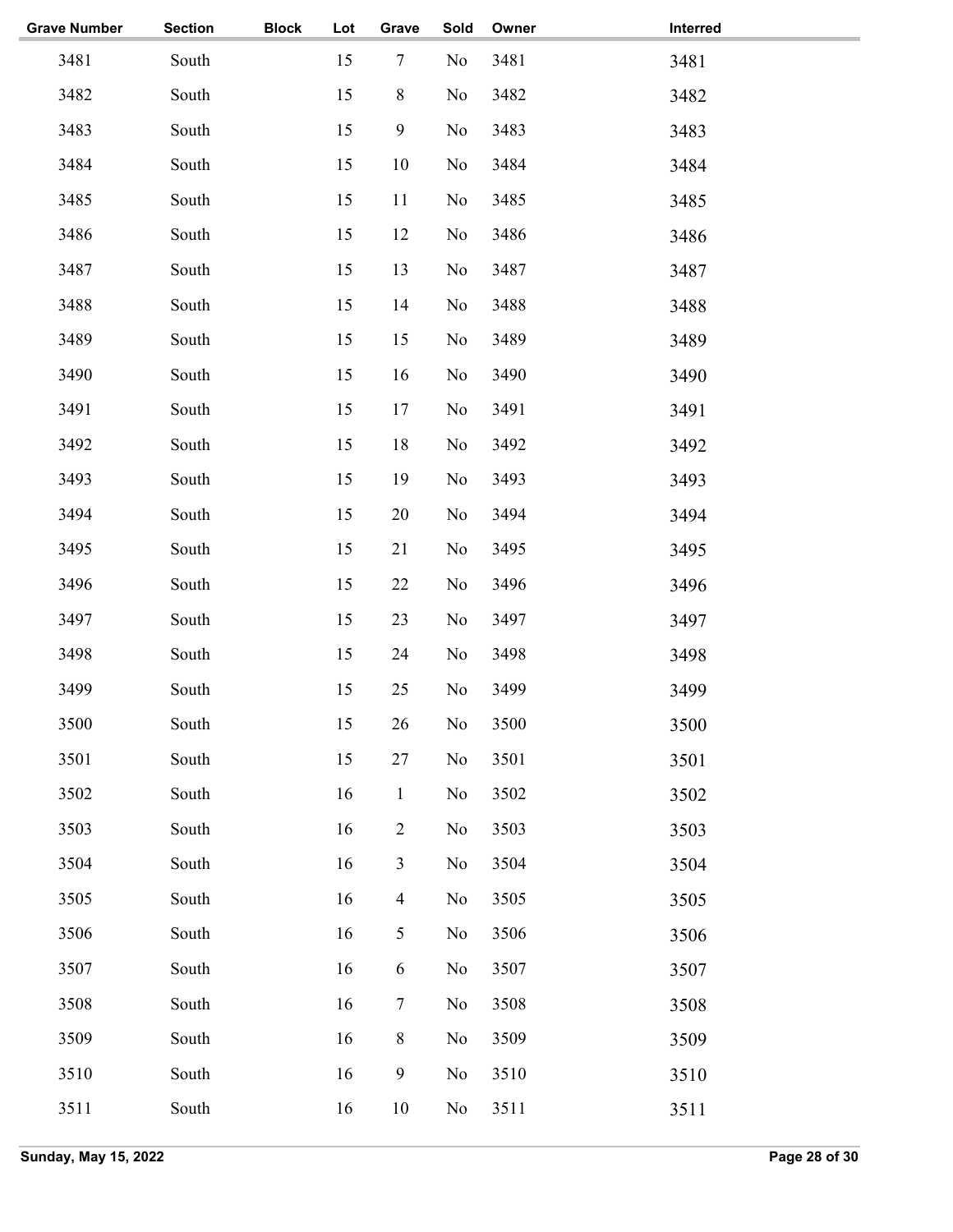| <b>Grave Number</b> | <b>Section</b> | <b>Block</b> | Lot | Grave          | Sold           | Owner | Interred       |
|---------------------|----------------|--------------|-----|----------------|----------------|-------|----------------|
| 3512                | South          |              | 16  | 11             | No             | 3512  | 3512           |
| 3513                | South          |              | 16  | 12             | No             | 3513  | 3513           |
| 3514                | South          |              | 16  | 13             | No             | 3514  | 3514           |
| 3515                | South          |              | 16  | 14             | No             | 3515  | 3515           |
| 3516                | South          |              | 16  | 15             | N <sub>0</sub> | 3516  | 3516           |
| 3517                | South          |              | 16  | 16             | N <sub>0</sub> | 3517  | 3517           |
| 3518                | South          |              | 16  | 17             | N <sub>0</sub> | 3518  | 3518           |
| 3519                | South          |              | 16  | 18             | No             | 3519  | 3519           |
| 3520                | South          |              | 16  | 19             | N <sub>0</sub> | 3520  | 3520           |
| 3521                | South          |              | 16  | 20             | No             | 3521  | 3521           |
| 3522                | South          |              | 16  | 21             | N <sub>0</sub> | 3522  | 3522           |
| 3523                | South          |              | 16  | 22             | No             | 3523  | 3523           |
| 3524                | South          |              | 16  | 23             | No             | 3524  | 3524           |
| 3525                | South          |              | 16  | 24             | No             | 3525  | 3525           |
| 3526                | South          |              | 16  | 25             | N <sub>0</sub> | 3526  | 3526           |
| 3527                | South          |              | 16  | 26             | No             | 3527  | 3527           |
| 3528                | South          |              | 16  | 27             | N <sub>0</sub> | 3528  | 3528           |
| 3529                | South          |              | 17  | $\mathbf{1}$   | No             | 3529  | 3529           |
| 3530                | South          |              | 17  | $\mathbf{2}$   | No             | 3530  | 3530           |
| 3531                | South          |              | 17  | $\overline{3}$ | $\rm No$       | 3531  | 3531           |
| 3532                | South          |              | 17  | $\overline{4}$ | No             | 3532  | 3532           |
| 3533                | South          |              | 17  | 5              | No             | 3533  | 3533           |
| 3534                | South          |              | 17  | 6              | No             | 3534  | 3534           |
| 3535                | South          |              | 17  | $\tau$         | No             | 3535  | 3535           |
| 3536                | South          |              | 17  | $8\,$          | No             | 3536  | 3536           |
| 3537                | South          |              | 17  | 9              | No             | 3537  | 3537           |
| 3538                | South          |              | 17  | $10\,$         | N <sub>0</sub> | 3538  | 3538           |
| 3539                | South          |              | 17  | 11             | N <sub>0</sub> | 3539  | Robert Carwell |
| 3540                | South          |              | 17  | 12             | N <sub>0</sub> | 3540  | 3540           |
| 3541                | South          |              | 17  | 13             | N <sub>0</sub> | 3541  | 3541           |
| 3542                | South          |              | 17  | 14             | N <sub>0</sub> | 3542  | 3542           |
|                     |                |              |     |                |                |       |                |